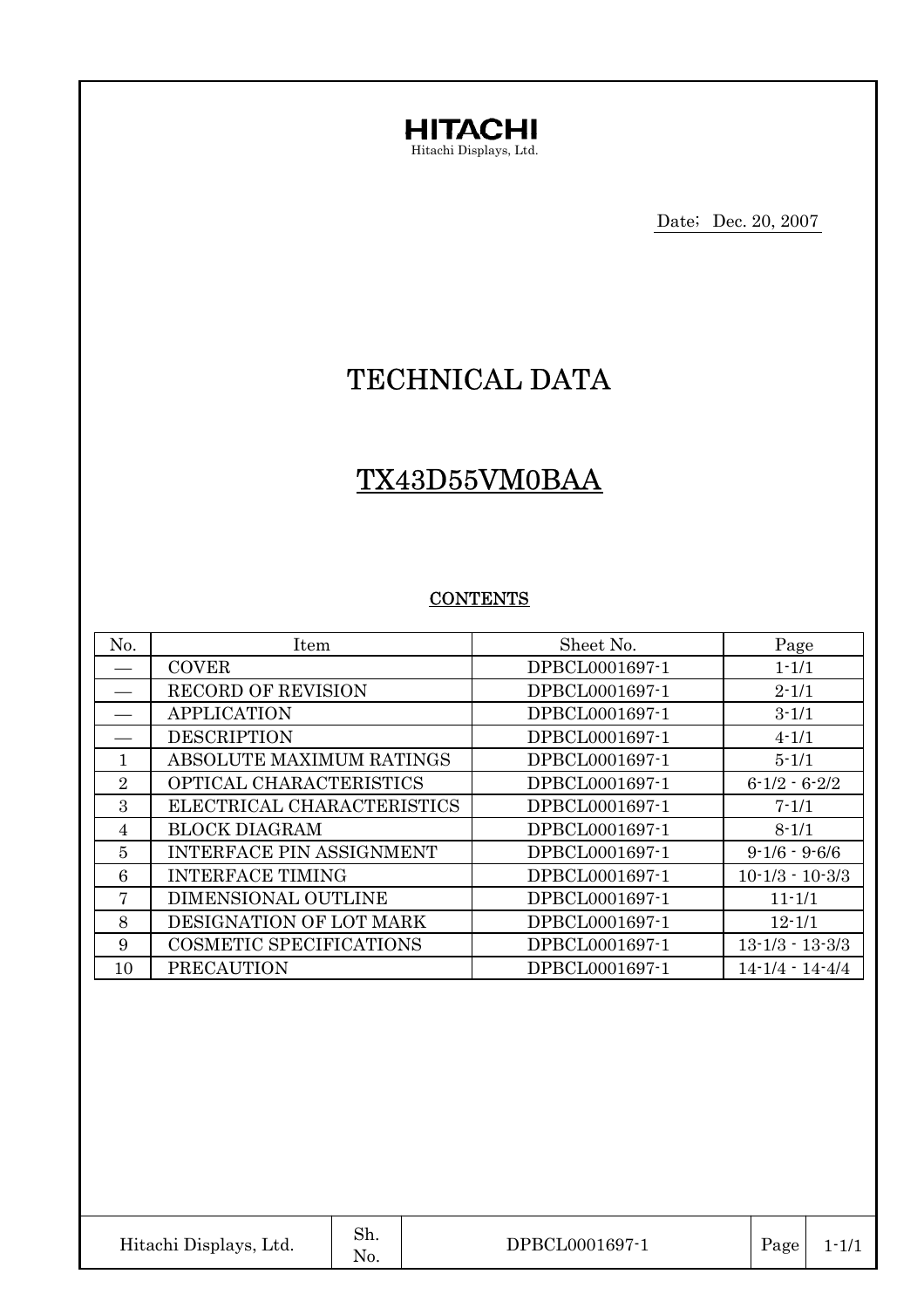|                        | <b>RECORD OF REVISION</b> |           |                                     |  |             |                             |  |      |           |
|------------------------|---------------------------|-----------|-------------------------------------|--|-------------|-----------------------------|--|------|-----------|
|                        |                           |           | The upper section : Before revision |  |             |                             |  |      |           |
| $\rm{Date}$            |                           |           | The lower section : After revision  |  | Summary     |                             |  |      |           |
|                        |                           | Sheet No. |                                     |  | Page        |                             |  |      |           |
|                        |                           |           |                                     |  |             |                             |  |      |           |
|                        |                           |           |                                     |  |             |                             |  |      |           |
|                        |                           |           |                                     |  |             |                             |  |      |           |
|                        |                           |           |                                     |  |             |                             |  |      |           |
|                        |                           |           |                                     |  |             |                             |  |      |           |
|                        |                           |           |                                     |  |             |                             |  |      |           |
|                        |                           |           |                                     |  |             |                             |  |      |           |
|                        |                           |           |                                     |  |             |                             |  |      |           |
|                        |                           |           |                                     |  |             |                             |  |      |           |
|                        |                           |           |                                     |  |             |                             |  |      |           |
|                        |                           |           |                                     |  |             |                             |  |      |           |
|                        |                           |           |                                     |  |             |                             |  |      |           |
|                        |                           |           |                                     |  |             |                             |  |      |           |
|                        |                           |           |                                     |  |             |                             |  |      |           |
|                        |                           |           |                                     |  |             |                             |  |      |           |
|                        |                           |           |                                     |  |             |                             |  |      |           |
|                        |                           |           |                                     |  |             |                             |  |      |           |
|                        |                           |           |                                     |  |             |                             |  |      |           |
|                        |                           |           |                                     |  |             |                             |  |      |           |
|                        |                           |           |                                     |  |             |                             |  |      |           |
|                        |                           |           |                                     |  |             |                             |  |      |           |
|                        |                           |           |                                     |  |             |                             |  |      |           |
|                        |                           |           |                                     |  |             |                             |  |      |           |
|                        |                           |           |                                     |  |             |                             |  |      |           |
|                        |                           |           |                                     |  |             |                             |  |      |           |
|                        |                           |           |                                     |  |             |                             |  |      |           |
|                        |                           |           |                                     |  |             |                             |  |      |           |
|                        |                           |           |                                     |  |             |                             |  |      |           |
|                        |                           |           |                                     |  |             |                             |  |      |           |
|                        |                           |           |                                     |  |             |                             |  |      |           |
|                        |                           |           |                                     |  |             |                             |  |      |           |
|                        |                           |           |                                     |  |             |                             |  |      |           |
|                        |                           |           |                                     |  |             |                             |  |      |           |
|                        |                           |           |                                     |  |             |                             |  |      |           |
|                        |                           |           |                                     |  |             |                             |  |      |           |
|                        |                           |           |                                     |  | ${\rm Sh.}$ |                             |  |      |           |
| Hitachi Displays, Ltd. |                           | Date      | Dec. 20, 2007 $\,$                  |  | $\rm No.$   | $\rm DPECL0001697\text{-}1$ |  | Page | $2 - 1/1$ |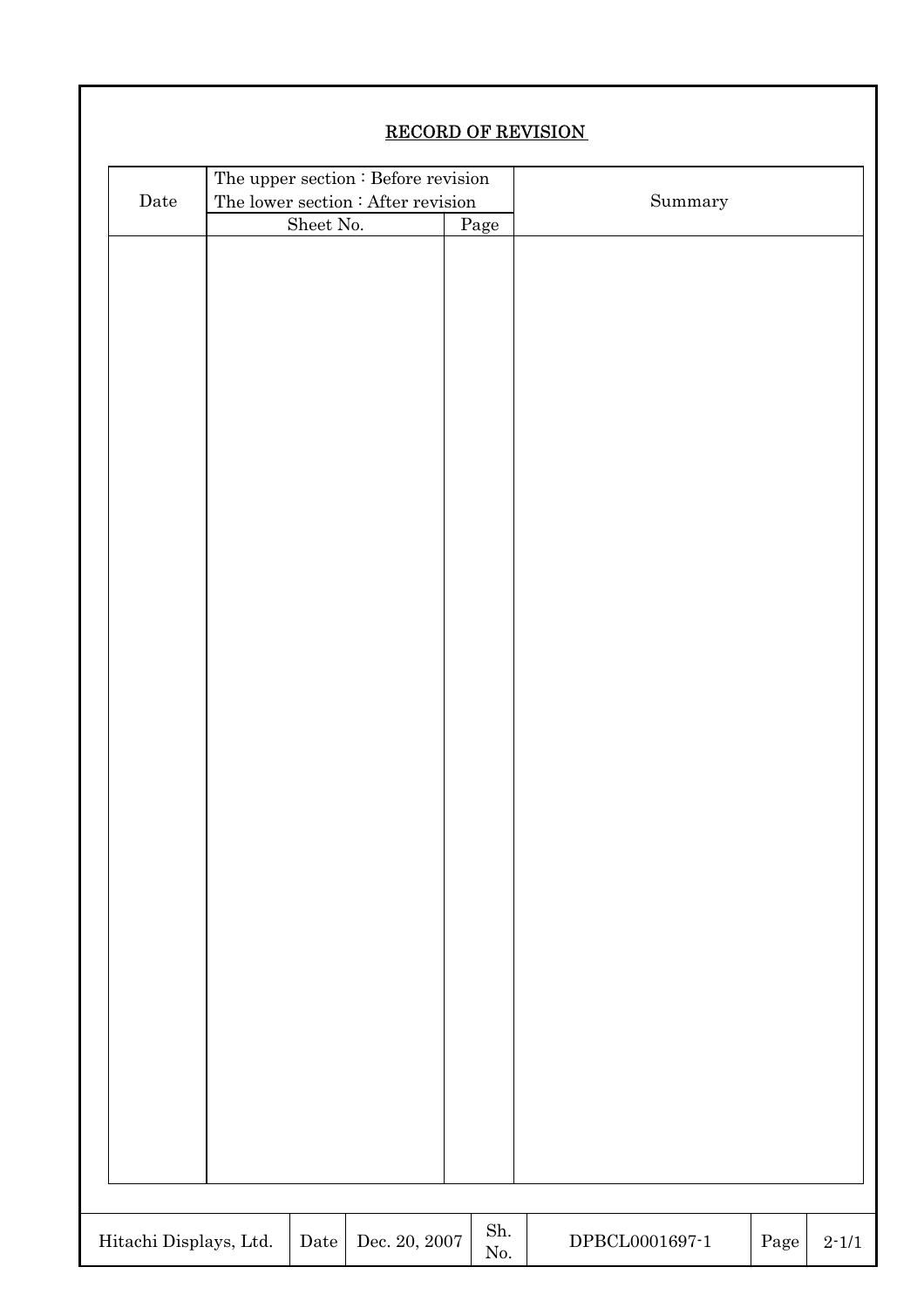## APPLICATION

In the case of applying this product for such as control and safety device of transportation facilities (airplane, train, automobile, ship, etc), equipments aiming for rescue and security, and the other safety related devices which should secure higher reliability and safety, please make it sure that proper countermeasure such as fail-safe functions and enough system design for the protection are mandatory.

Please do not apply this product for equipments or devices which need exceedingly high reliability, such as aerospace applications, telecommunication facilities (trunk lines), nuclear related equipments or plants, and critical life support devices or applications. Usage style of this product is limited to Landscape mode. Optical characteristics mentioned in this spec. sheet is applied for only initial stage after delivery, and the characteristics will be changed by long time usage. Reliability of this product is secured as normal office use.

| Hitachi Displays, Ltd. |  | Date   Dec. 20, 2007 | Sh.<br>No. | DPBCL0001697-1 | Page | $3 - 1/1$ |
|------------------------|--|----------------------|------------|----------------|------|-----------|
|------------------------|--|----------------------|------------|----------------|------|-----------|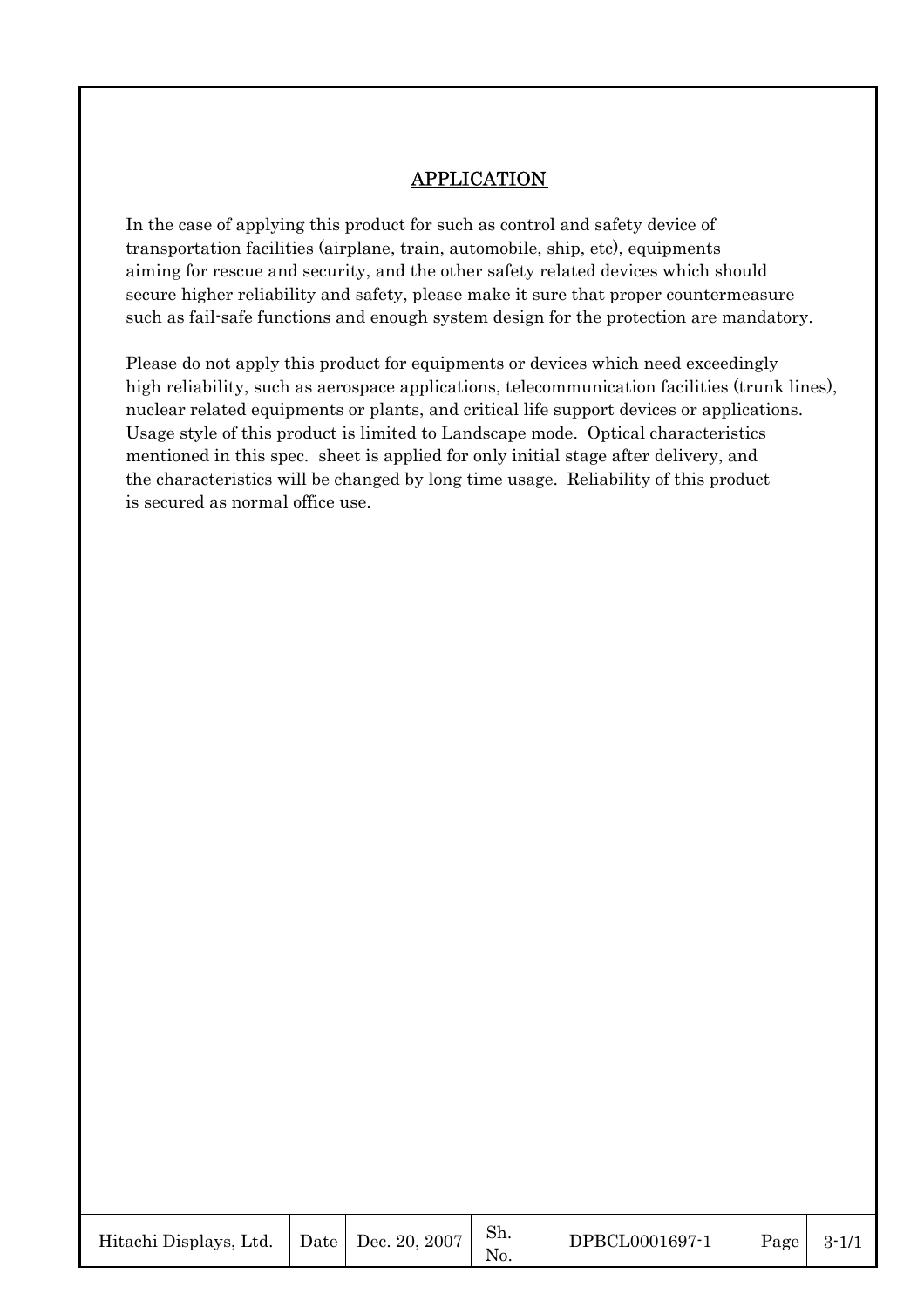## **DESCRIPTION**

The following specifications are applied to the following IPS-Pro-TFT module.

Note : Inverter for back light unit is not built in this module.

| Part Name                  | : TX43D55VM0BAA                                             |
|----------------------------|-------------------------------------------------------------|
| Effective Display Area     | : H369.60 $\times$ V221.76 [mm]                             |
| Number of Pixels           | : H1280 $\times$ V768 [pixels]                              |
| Pixel Pitch                | : H0.28875 $\times$ V0.28875 [mm]                           |
| Color Pixel Arrangement    | $: R + G + B$ Vertical Stripe                               |
| Display Mode               | : Transmissive Mode<br>Normally Black Mode                  |
| Top Polarizer Type         | : Anti-glare                                                |
| Number of Colors           | $: 16,777,216$ colors                                       |
| Viewing Angle Range        | : Super Wide Version                                        |
| Input Signal               | : 1-channel LVDS (LVDS: Low Voltage Differential Signaling) |
| Back Light                 | $: 4$ pcs. of CCFL                                          |
| <b>External Dimensions</b> | : $H400 \times V258 \times t22.0$ [mm]                      |
| Weight                     | : 2200 [g]                                                  |

## GENERAL SPECIFICATIONS

| Hitachi Displays, Ltd. |  | Date   Dec. 20, 2007 | Sh.<br>No. | DPBCL0001697-1 | Page $ $ | $4 - 1/1$ |
|------------------------|--|----------------------|------------|----------------|----------|-----------|
|------------------------|--|----------------------|------------|----------------|----------|-----------|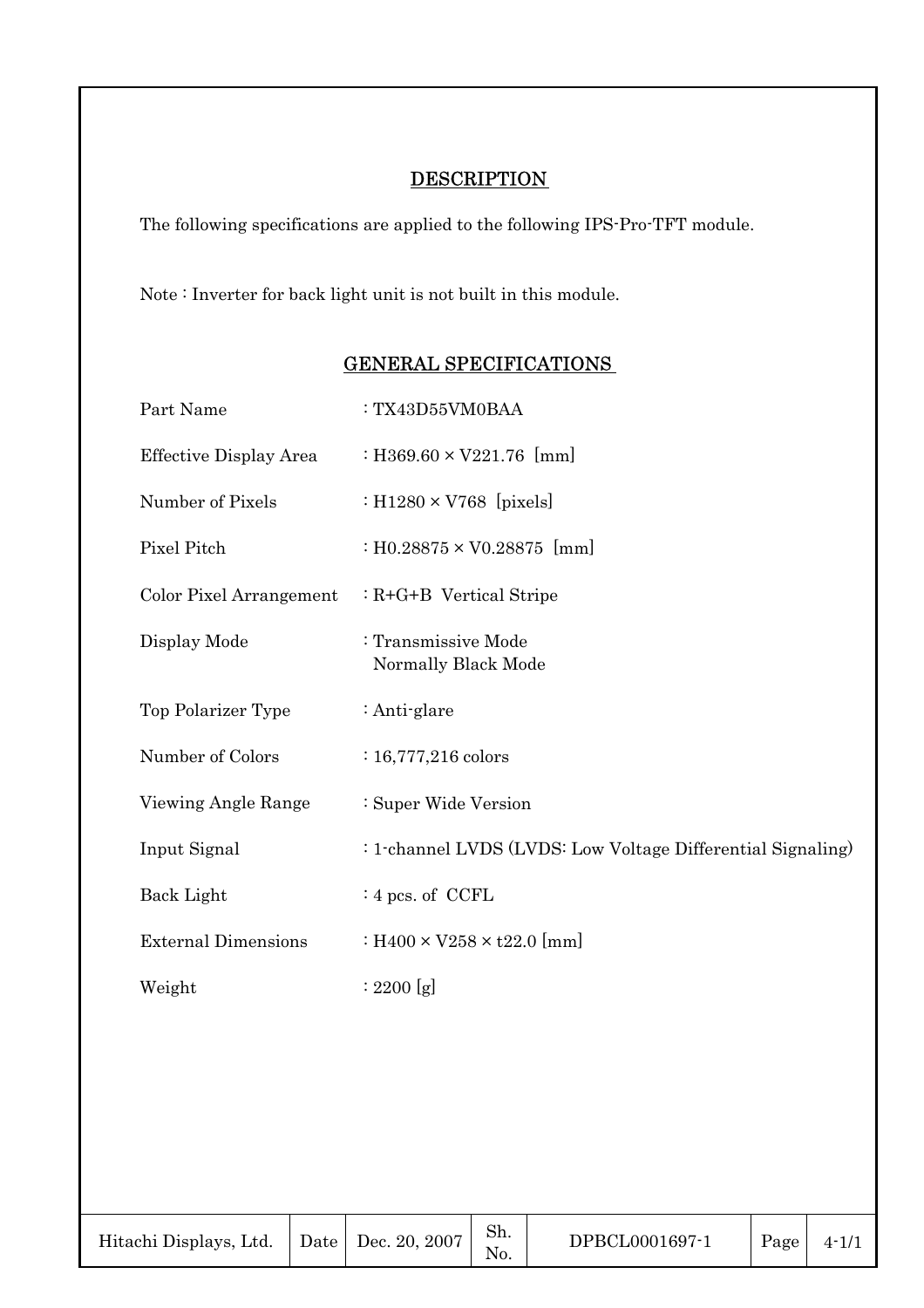# 1. ABSOLUTE MAXIMUM RATINGS

| Item            |              | Operating      |                | Storage   | Unit             | <b>Note</b> |  |
|-----------------|--------------|----------------|----------------|-----------|------------------|-------------|--|
|                 | Min.<br>Max. |                | Min.           | Max.      |                  |             |  |
| Temperature     | $-10$        | 70             | $-20$          | 70        | $\rm ^{\circ}C$  |             |  |
| Humidity        |              |                | 2)             |           | %RH              |             |  |
| Vibration       |              | 4.9(0.5G)      | 19.6 $(2G)$    |           | m/s <sup>2</sup> | 3)          |  |
| Shock           |              | 29.4 (3G)      |                | 490 (50G) |                  | 4)          |  |
| Corrosive Gas   |              | Not Acceptable | Not Acceptable |           |                  |             |  |
| Illumination at |              | 50,000         |                | 50,000    |                  |             |  |
| LCD Surface     |              |                |                |           | lx               |             |  |

#### 1.1 ELECTRICAL ABSOLUTE MAXIMUM RATINGS

Notes 1) Temperature and Humidity should be applied to the LCD surface of a TFT module,

not to the system installed with a module.

Function of module is guaranteed in above operating temperature range,

but optical characteristics is specified for only 25°C operating condition.

The brightness of a CCFL tends to drop at low temperature. Besides, the life-time becomes shorter at low temperature.

2) Ta  $\leq 40^{\circ}$ C ……… Relative humidity should be less than 85%RH max. Dew is prohibited. Ta > 40°C ……… Relative humidity should be lower than the moisture of the 85%RH at 40°C.

3) Frequency of the vibration is between 15Hz and 50Hz. (Remove the resonance point)

4) Pulse width of the shock is 3 ms.

### 1.2 ELECTRICAL ABSOLUTE MAXIMUM RATINGS

|  |  | (1) TFT Module |
|--|--|----------------|
|--|--|----------------|

| (1) TFT Module                    |                        |           |      |      | $Vss=0V$    |
|-----------------------------------|------------------------|-----------|------|------|-------------|
| Item                              | Symbol                 | Min.      | Max. | Unit | <b>Note</b> |
| Power Supply Voltage              | $\rm V_{DD}$           |           | 6.5  |      |             |
| Differential signal input voltage | ${\rm v}_{\rm IL}$     |           | 3.4  |      |             |
| Input Voltage for logic           |                        | $-0.3$    | 5.0  |      | 2)          |
| Electrostatic Durability          | ${\rm v}_{\rm\, ESD0}$ | $\pm 100$ |      |      | 3,5)        |
|                                   | ESD1                   | $\pm 15$  |      | kV   | $(4)$ , 6)  |

Notes 1) It is applied to LVDS signal.

2) It is applied to except LVDS signal.

3) Discharge Coefficient: 200pF-0Q, Environmental: 25°C-70%RH

4) Discharge Coefficient: 200pF-250Q, Environmental: 25°C-70%RH

5) It is applied to I/F connector pins.

6) It is applied to the surface of a metallic bezel and a LCD panel.

| (2) Back Light |        |      |       |       | $GND=0V$ |
|----------------|--------|------|-------|-------|----------|
| <b>ITEM</b>    | SYMBOL | Min. | Max.  | Unit  | Note     |
| Input Current  | τI     |      | 7.0   | mArms |          |
| Input Voltage  |        |      | 1,500 | Vrms  | 2        |

Notes 1) The specification shall be applied each CCFL. The specification is defined at ground line.

2) The specification shall be applied connector pins for a CCFL at start-UP.

| Hitachi Displays, Ltd. |  | Date Dec. 20, 2007 | Sh.<br>No. | DPBCL0001697-1 | Page | $5 - 1/1$ |
|------------------------|--|--------------------|------------|----------------|------|-----------|
|------------------------|--|--------------------|------------|----------------|------|-----------|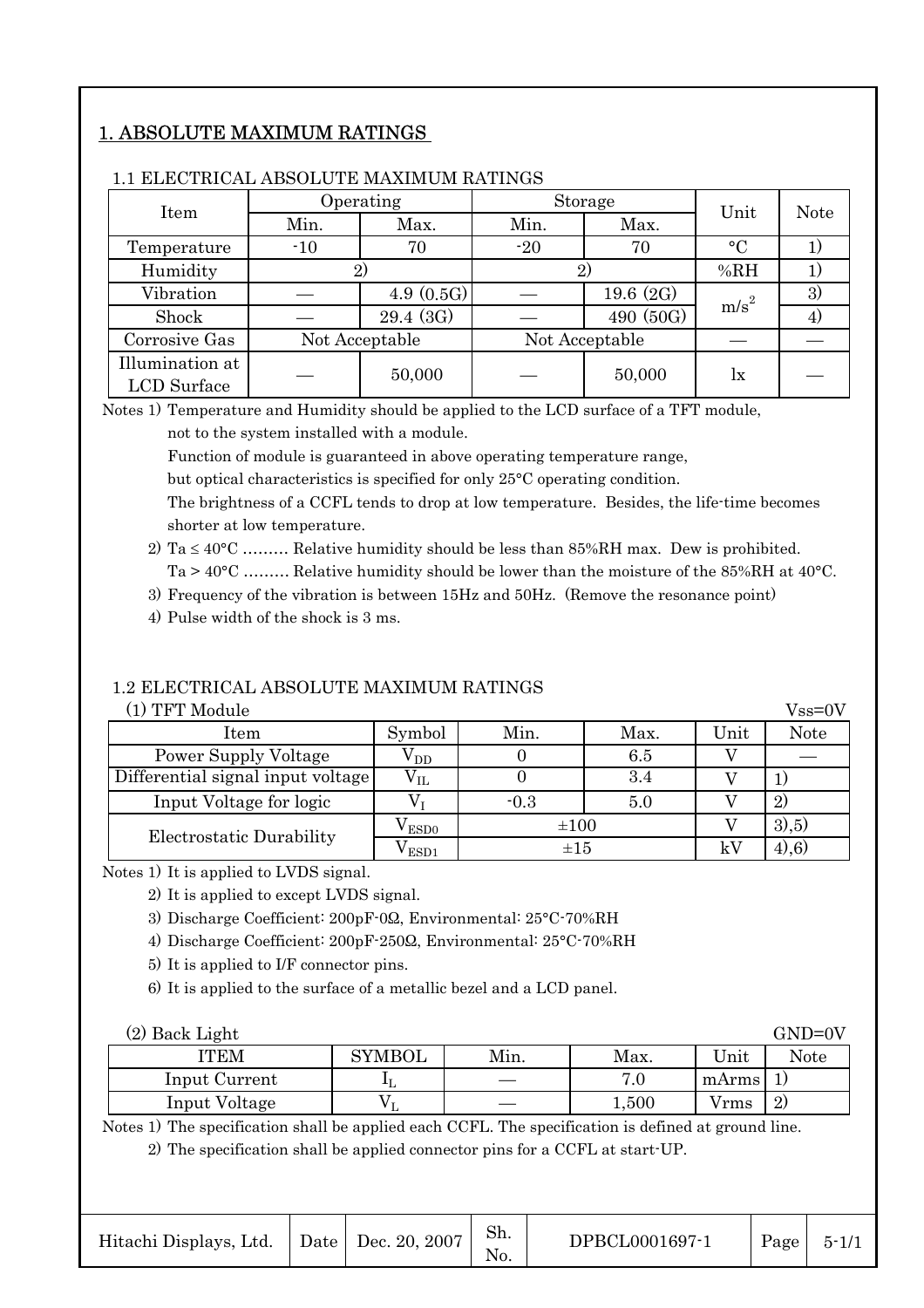# 2. OPTICAL CHARACTERISTICS

 The following optical characteristics are measured when the LCD is set alone (apart from driving circuits and monitor cabinets) and under stable conditions. It takes about 30 minutes to reach stable conditions. The measuring point is the center of display area otherwise noted.

The optical characteristics should be measured in a dark room or equivalent state.

Measuring equipment: KONICA MINOLTA:CS-1000, or equivalent.

Temperature of LCD surface=25°C,  $V_{DD}$ =5.0V,  $f_V$ =60Hz,

 $I_L$ =6.0mA (average or 4 pieces CCFLs. PWM Duty 100%)

| Item                  |       | Symbol      | Condition            | Min. | Typ. | Max. | Unit            | <b>Note</b> |
|-----------------------|-------|-------------|----------------------|------|------|------|-----------------|-------------|
| Contrast Ratio        |       | CR          |                      | 600  | 800  |      |                 | 2)          |
| Response              | Rise  | ton         |                      |      | 10   | 25   |                 | 3)          |
| Time                  | Fall  | toff        |                      |      | 12   | 25   | ms              |             |
| Brightness of white   |       | Bwh         |                      | 290  | 350  |      | $\text{cd/m}^2$ |             |
| Brightness uniformity |       | Buni        |                      | 75   |      |      | $\%$            | 4)          |
|                       | Red   | $\mathbf X$ | $\theta = 0^{\circ}$ | 0.61 | 0.64 | 0.67 |                 |             |
|                       |       | $\mathbf y$ | 1)                   | 0.31 | 0.34 | 0.37 |                 |             |
|                       | Green | $\mathbf X$ |                      | 0.27 | 0.30 | 0.33 |                 |             |
| Color<br>Chromaticity |       | У           |                      | 0.56 | 0.59 | 0.62 |                 | Gray scale  |
| (CIE)                 | Blue  | $\mathbf X$ |                      | 0.11 | 0.14 | 0.17 |                 | $= 255$     |
|                       |       | y           |                      | 0.07 | 0.10 | 0.13 |                 |             |
|                       | White | $\mathbf x$ |                      | 0.28 | 0.31 | 0.34 |                 |             |
|                       |       | $\mathbf y$ |                      | 0.30 | 0.33 | 0.36 |                 |             |

| Hitachi Displays, Ltd. |  | Date   Dec. 20, 2007 | Sh. | DPBCL0001697-1 | $ $ Page $ $ | $6 - 1/2$ |
|------------------------|--|----------------------|-----|----------------|--------------|-----------|
|------------------------|--|----------------------|-----|----------------|--------------|-----------|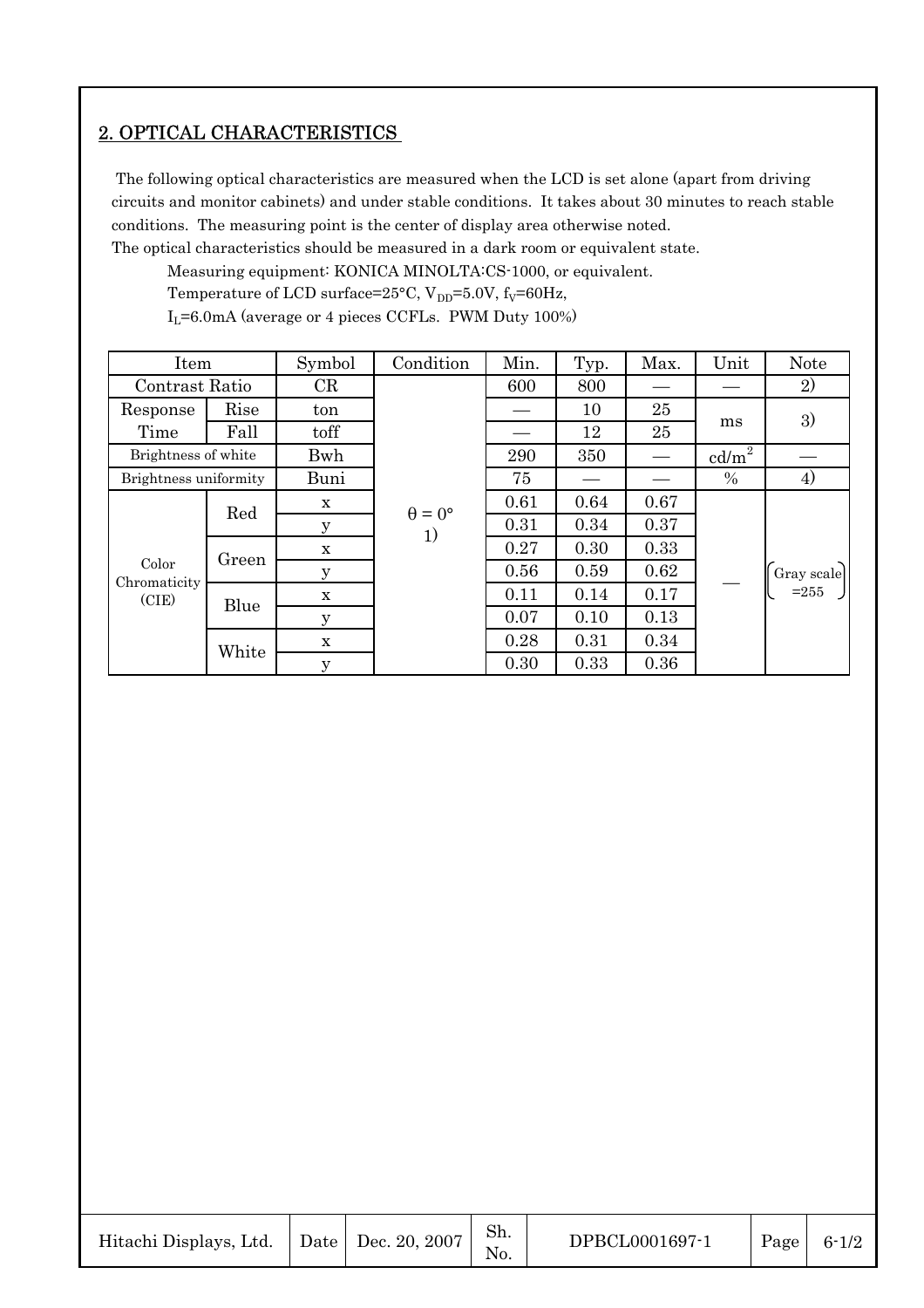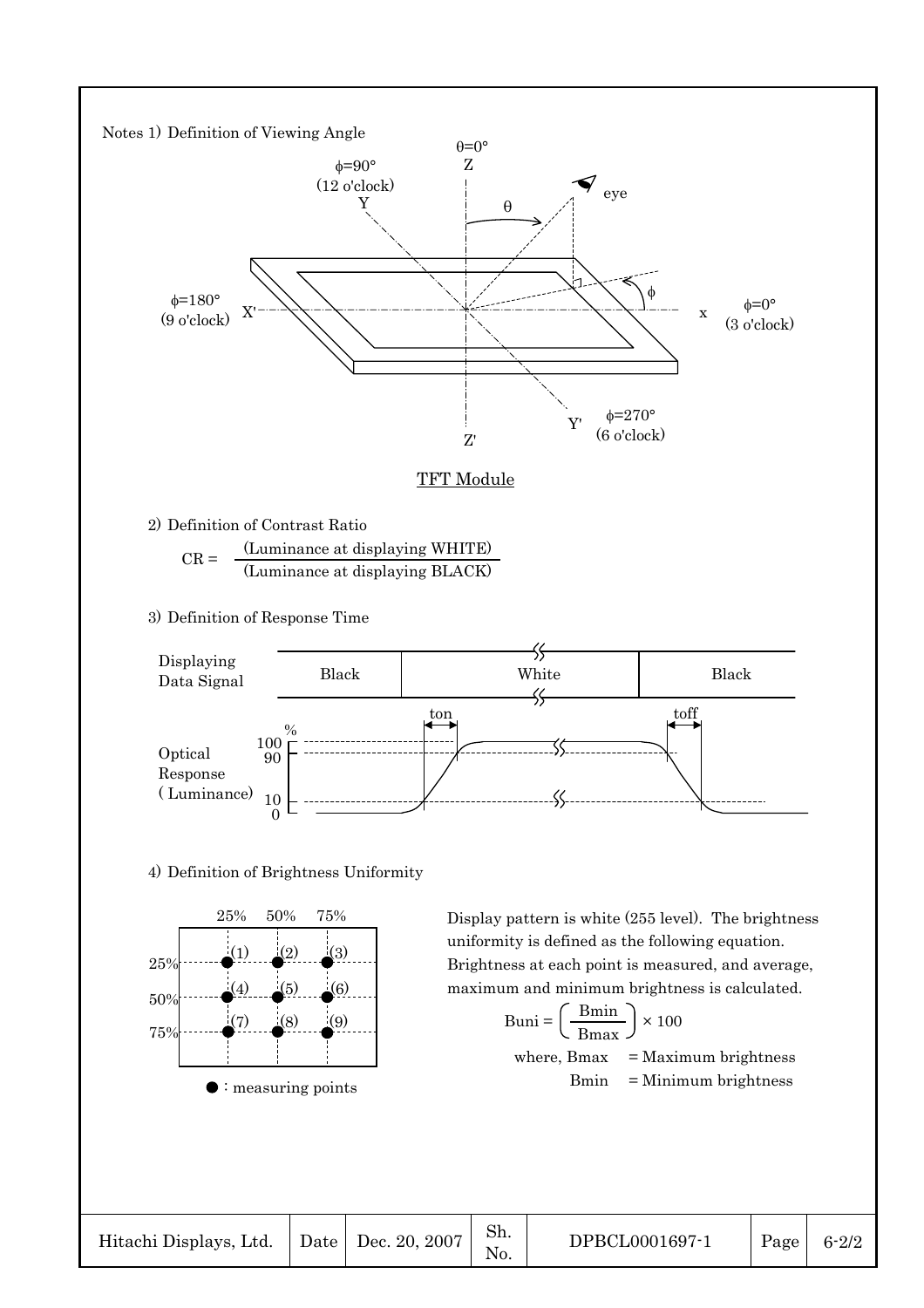# 3. ELECTRICAL CHARACTERISTICS

| 3.1 TFT-LCD MODULE          |      |                 |        |      |        |      | Ta= $25^{\circ}$ C, V <sub>ss</sub> =0V |
|-----------------------------|------|-----------------|--------|------|--------|------|-----------------------------------------|
| Item                        |      | Symbol          | Min.   | Typ. | Max.   | Unit | Note                                    |
| Power Supply Voltage        |      | $\rm V_{DD}$    | 4.5    | 5.0  | 5.5    |      |                                         |
| Power Supply Current        |      | $\rm I_{DD}$    |        | 0.65 | 0.85   | А    | (1), (2), (3)                           |
| Differential Input Voltage  | High | V <sub>IH</sub> |        |      | $+100$ | mV   | $VCM=1.2V$                              |
| For LVDS Receiver Threshold | Low  | $V_{IL}$        | $-100$ |      |        | mV   | $VCM=1.2V$                              |
| Frame Frequency             |      | $f_V$           | 55     | 60   | 65     | Hz   | 4)                                      |
| One line scanning Frequency |      | $\rm f_{H}$     | 44.8   | 47.1 | 52.3   | kHz  | 4)                                      |
| <b>DCLK</b> Frequency       |      | $\rm\,f_{CLK}$  | 65     | 66   | 73     | MHz  | 4)                                      |

Notes 1) DC current at  $f_V = 60Hz$ ,  $f_{CLK} = 66MHz$  and  $V_{DD} = 5.0V$ 



- 2) As this module contains fuse (1.6A), prepare current source that is enough for cutting current fuse (larger than 4.0A) or set a protection circuit when a trouble happens.
- 3) The picture on maximum current is white picture.
- 4) When at low frequency drive, flicker may appear on screen. Therefore, please verify the flicker level before system design.

| 3.2 BACK LIGHT               |             |       |      |      |       | Ta= $25^{\circ}$ C, V <sub>ss</sub> =0V |
|------------------------------|-------------|-------|------|------|-------|-----------------------------------------|
| Item                         | Symbol      | Min.  | Typ. | Max. | Unit  | <b>Note</b>                             |
| Lamp Current                 |             | 3.0   | 6.0  | 6.5  | mArms | 1), 2)                                  |
| Lamp Voltage                 |             |       | 770  |      | Vrms  |                                         |
| <b>Lighting Frequency</b>    |             | 40    |      | 80   | kHz   | 3)                                      |
| <b>Starting Lamp Voltage</b> | $V_{\rm S}$ | 1,320 |      |      | Vrms  | 4,5)                                    |

Notes 1) The specification shall be applied to each CCFL. The specification is defined at ground line. 2) Higher  $I_L$  cause the short life time of CCFL.

- 3) Lighting frequency for a CCFL may cause the interference with scanning frequency and cause beat or flicker on the display. Therefore, Lighting frequency shall be as different as possible from scanning frequency in order to avoid the interference.
- 4) Starting Lamp Voltage should be more than  $V_S(Min)$ .
- 5) Ta=0°C
- 6) Distribution difference of CCFLs surface temperature should be less than 5°C.
- 7) When the lighting wave form of the inverter is asymmetry, the inclination of mercury is generated. Therefore, please adjust the imbalance factor (|IP-I-P|/Irms×100) of the lighting current wave form to 10% or less, and adjust the crest factor (IP (or I-P)/Irms) to  $1.2 \sim 1.6$ .
- 8) The lighting wave form of the inverter is in-phase in a lamp unit.

| Hitachi Displays, Ltd. |  | Date   Dec. 20, 2007 | Sh. | DPBCL0001697-1 | Page | $7 - 1/$ |
|------------------------|--|----------------------|-----|----------------|------|----------|
|------------------------|--|----------------------|-----|----------------|------|----------|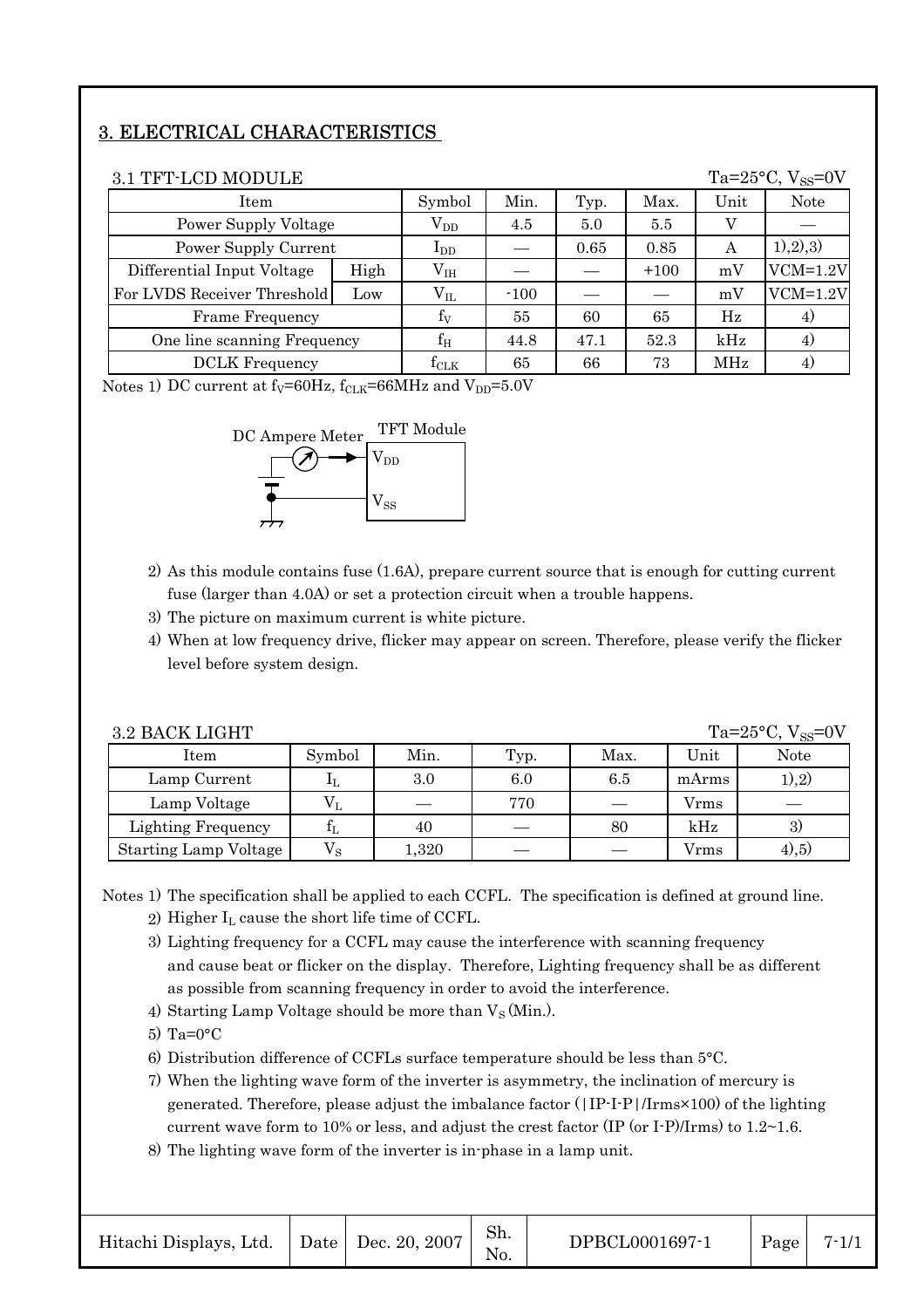# 4. BLOCK DIAGRAM

#### (1) TFT Module

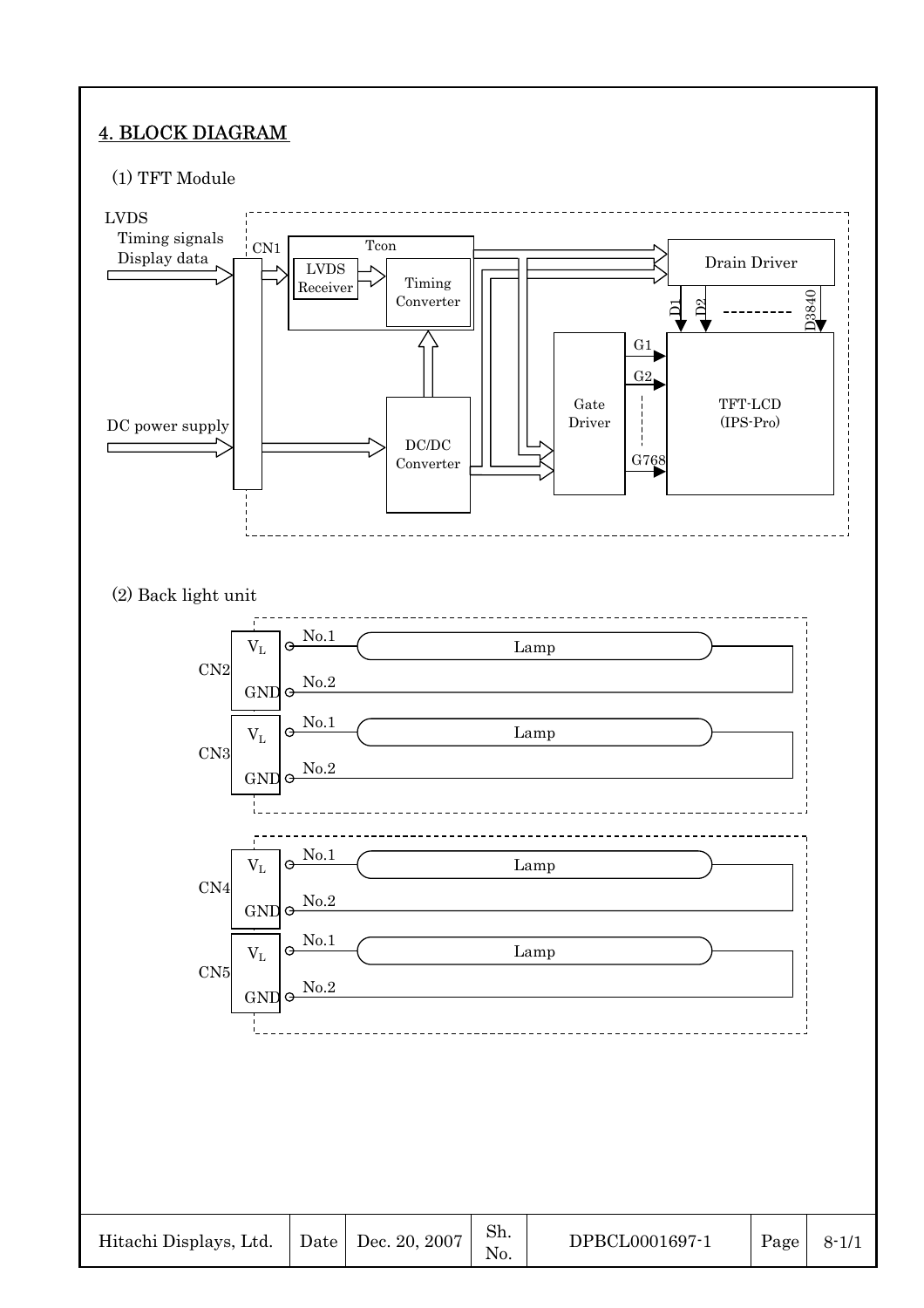# 5. INTERFACE PIN ASSIGNMENT

#### 5.1 TFT-LCD MODULE

CN1 <<JAE: FI-X30S-HF (Matching connector: JAE FI-X30HL or FI-X30C2L-NPB)>>

| Pin No.          | Symbol            | Function               | <b>Note</b> |
|------------------|-------------------|------------------------|-------------|
| $\mathbf{1}$     | <b>VDD</b>        |                        |             |
| $\overline{2}$   | <b>VDD</b>        |                        |             |
| 3                | <b>VDD</b>        | Power Supply $(+5.0V)$ | 4)          |
| $\overline{4}$   | <b>VDD</b>        |                        |             |
| $\overline{5}$   | <b>VSS</b>        |                        |             |
| $\,6$            | <b>VSS</b>        | GND (0V)               | 1)          |
| $\overline{7}$   | <b>VSS</b>        |                        |             |
| 8                | <b>VSS</b>        |                        |             |
| $\boldsymbol{9}$ | TEST1             | Test Pin (OPEN)        | 3)          |
| 10               | TEST <sub>2</sub> | Test Pin (OPEN)        | 3)          |
| 11               | <b>VSS</b>        | GND (0V)               | 1)          |
| 12               | RX0-              | Pixel Data             | 2)          |
| 13               | $RX0+$            |                        |             |
| 14               | <b>VSS</b>        | GND (0V)               | 1)          |
| 15               | $RX1 -$           | Pixel Data             | 2)          |
| 16               | $RX1+$            |                        |             |
| 17               | <b>VSS</b>        | GND (0V)               | 1)          |
| 18               | $RX2-$            | Pixel Data             | 2)          |
| 19               | $RX2+$            |                        |             |
| 20               | <b>VSS</b>        | GND (0V)               | 1)          |
| 21               | CLK-              | Pixel Clock            | 2)          |
| 22               | $CLK+$            |                        |             |
| 23               | <b>VSS</b>        | GND (0V)               | 1)          |
| 24               | RX3-              | Pixel Data             | 2)          |
| 25               | $RX3+$            |                        |             |
| 26               | <b>VSS</b>        | GND (0V)               | 1)          |
| 27               | <b>AMODE</b>      | LVDS Mode Select       | 5)          |
| 28               | TEST3             | Test Pin (OPEN)        | 3)          |
| 29               | TEST4             | Test Pin (OPEN)        | 3)          |
| 30               | <b>VSS</b>        | GND (0V)               | 1)          |

| Hitachi Displays, Ltd. | Date   Dec. 20, 2007 | OII.<br>No. | DPBCL0001697-1 | Page | $9 - 1/6$ |
|------------------------|----------------------|-------------|----------------|------|-----------|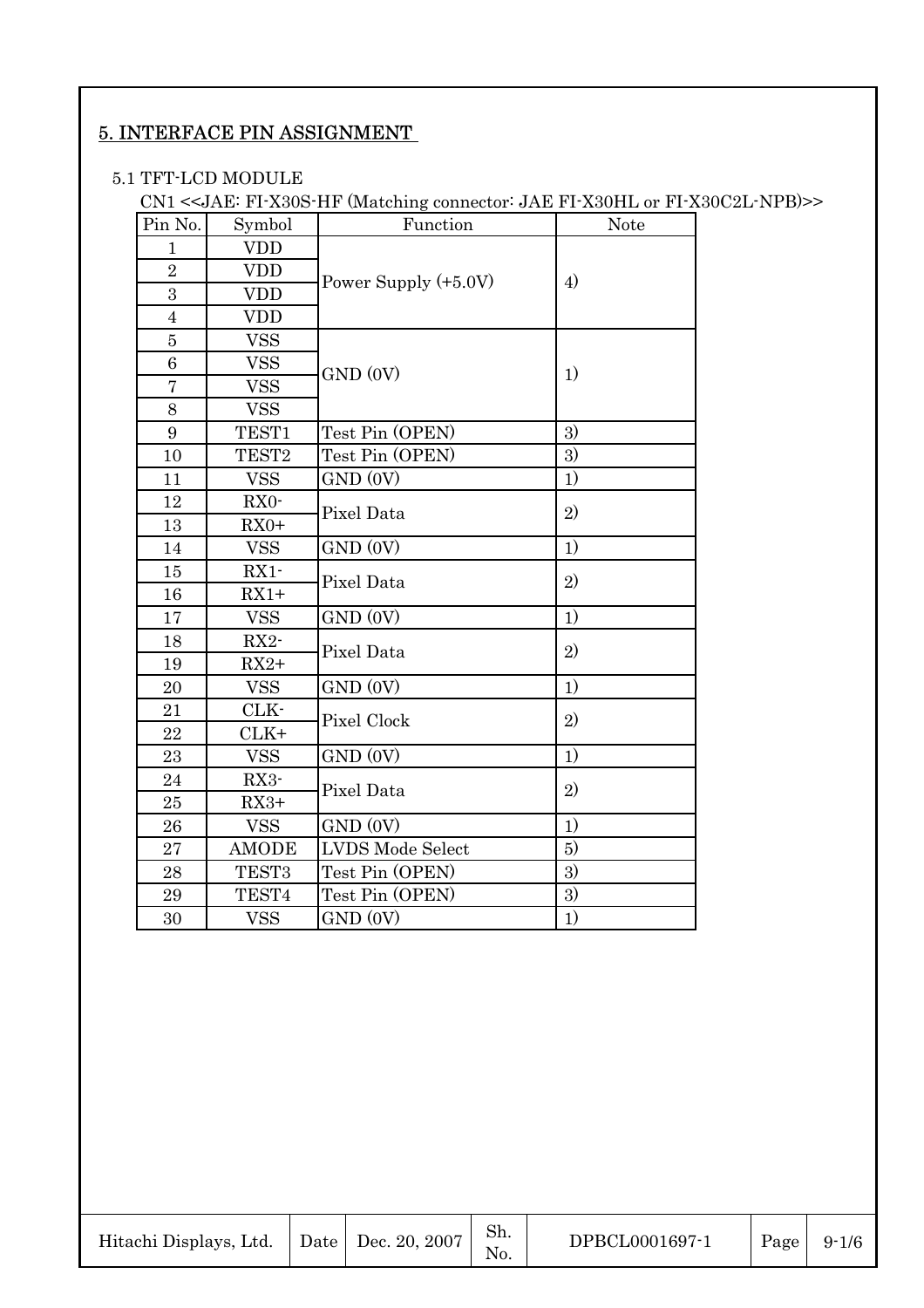Notes 1) All Vss pins should be grounded.

- 2) RXn- and RXn+  $(n=0,1,2,3)$ , CLK- and CLK+ should be wired by twist-pairs or side-by-side FPC patterns, respectively.
- 3) Please keep open. HITACHI test only.
- 4) All  $V_{DD}$  pins should be connected to +5.0 V (typ.).
- 5) Please refer to page 9-4/6 "LVDS interface" for LVDS data mapping.

#### 5.2 BACK-LIGHT UNIT

CN2,CN3,CN4,CN5 <<JST: BHSR-02VS-1(Matching connector: JST SM02B-BHSS-1)>>

| Pin No. | Symbol    | Function     | Note |
|---------|-----------|--------------|------|
|         |           | Power Supply |      |
|         | $\lambda$ | <b>GND</b>   |      |

| Hitachi Displays, Ltd. |  | $\vert$ Date $\vert$ Dec. 20, 2007 | $\mathbf{L}$ | DPBCL0001697-1 | Page | $9 - 2/6$ |
|------------------------|--|------------------------------------|--------------|----------------|------|-----------|
|------------------------|--|------------------------------------|--------------|----------------|------|-----------|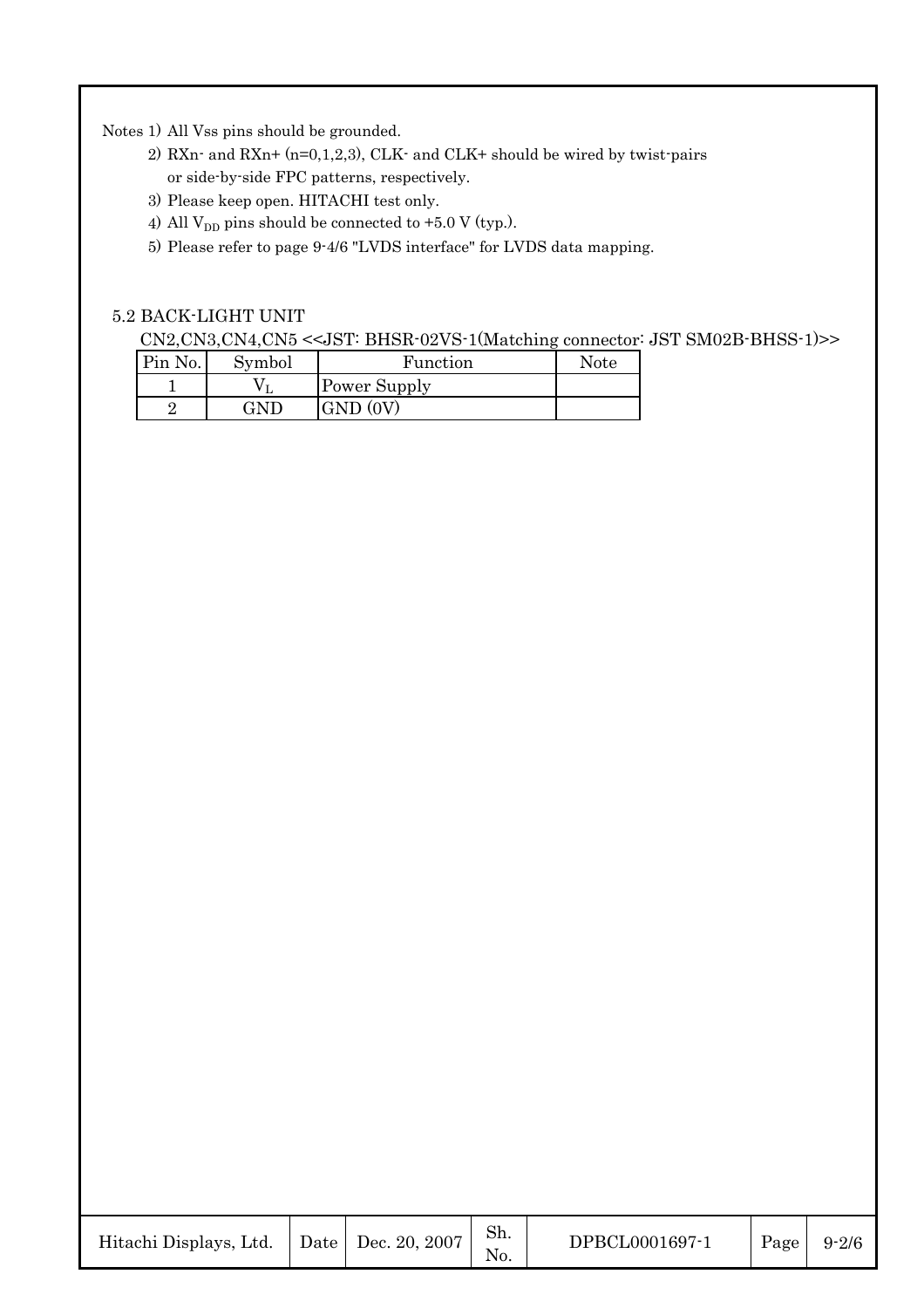# BLOCK DIAGRAM OF INTERFACE



Receiver: Equivalent of THC63LVDF84B by THine

 $R0~1$  : R data  $G_0 \sim 7$  : G data  $B0~7$  : B data DTMG : Display timing data

Notes 1) The system must have a LVDS transmitter to drive a module.

2) The impedance of LVDS cable shall be about 100 ohms per twist-pair line when it is used differentially.

| Hitachi Displays, Ltd. |  | Date   Dec. 20, 2007 | Sh.<br>N <sub>O</sub> | DPBCL0001697-1 | Page | $9 - 3/6$ |
|------------------------|--|----------------------|-----------------------|----------------|------|-----------|
|------------------------|--|----------------------|-----------------------|----------------|------|-----------|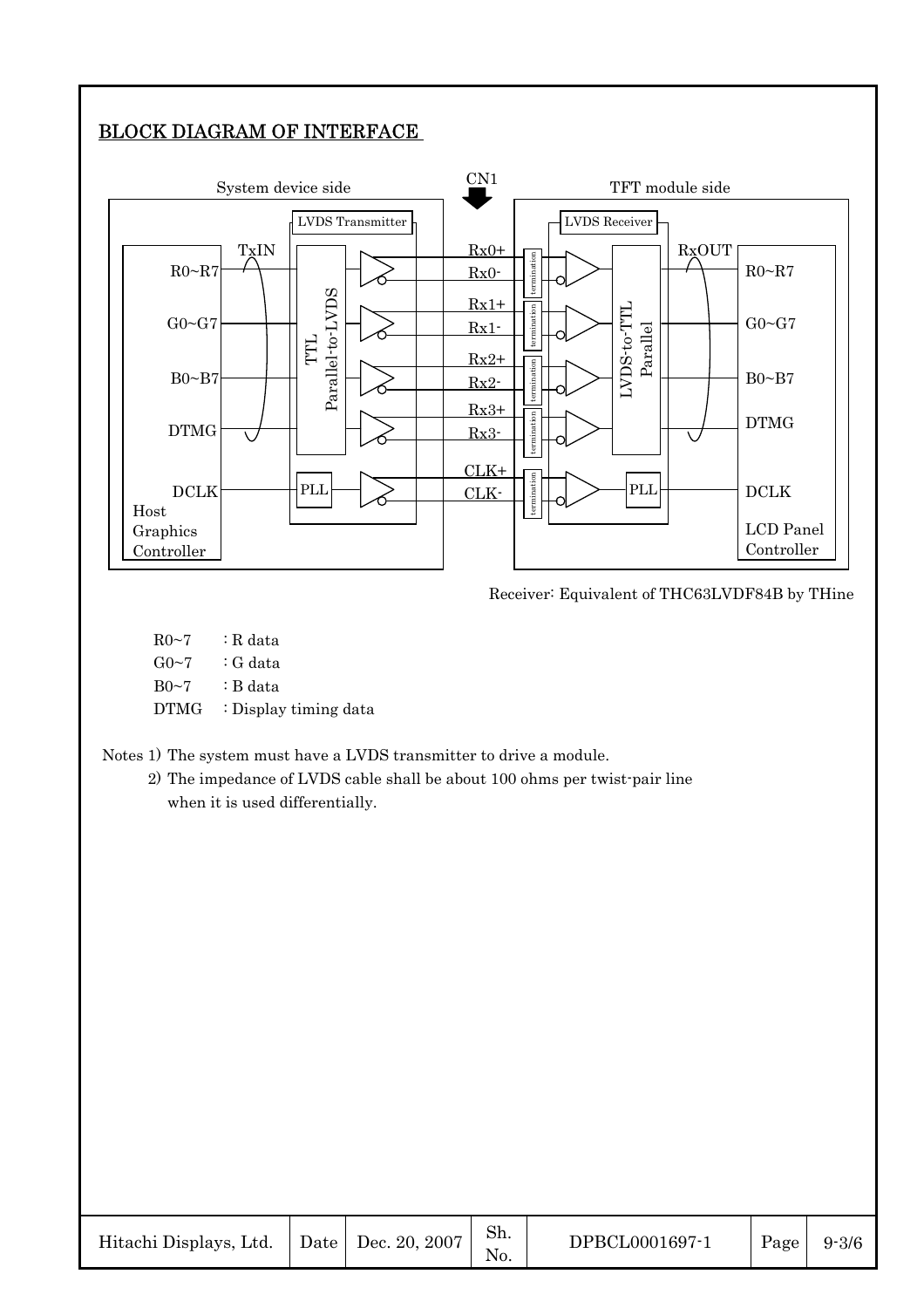|                       | <b>LVDS INTERFACE</b>             |                  |                      |                                                                      |                        |                          |                    |                                  |
|-----------------------|-----------------------------------|------------------|----------------------|----------------------------------------------------------------------|------------------------|--------------------------|--------------------|----------------------------------|
| 27pin<br><b>AMODE</b> | Signal                            | Pin              | Transmitter<br>Input | Interface Connector<br><b>System Device</b>                          | TFT Module             | Pin                      | Receiver<br>Output | TFT Control<br>Input             |
|                       | $RO$ (LSB)                        | 51               | TxIN0                |                                                                      |                        | 27                       | <b>RxOUT0</b>      | $RO$ (LSB)                       |
|                       | R1                                | 52               | TxIN1                |                                                                      |                        | $\,29$                   | RxOUT1             | R1                               |
|                       | R2                                | 54               | TxIN2                | Tx OUT0+                                                             | $Rx$ IN0+              | 30                       | RxOUT2             | R2                               |
|                       | R3                                | 55               | TxIN3                |                                                                      |                        | 32                       | RxOUT3             | R3                               |
|                       | R <sub>4</sub><br>R5              | 56<br>3          | TxIN4<br>TxIN6       | Tx OUT0-                                                             | Rx INO-                | 33<br>35                 | RxOUT4<br>RxOUT6   | R <sub>4</sub><br>R5             |
|                       | GO (LSB)                          | 4                | TxIN7                |                                                                      |                        | 37                       | RxOUT7             | GO (LSB)                         |
|                       | G <sub>1</sub>                    | 6                | TxIN8                |                                                                      |                        | 38                       | RxOUT8             | G1                               |
|                       | G <sub>2</sub>                    | 7                | TxIN9                |                                                                      |                        | 39                       | RxOUT9             | ${\rm G}2$                       |
|                       | G <sub>3</sub>                    | 11               | TxIN12               | Tx OUT1+                                                             | $Rx IN1+$              | 43                       | RxOUT12            | G <sub>3</sub>                   |
|                       | G4                                | 12               | TxIN13               |                                                                      |                        | 45                       | RxOUT13            | G <sub>4</sub><br>G5             |
|                       | G <sub>5</sub><br>B0 (LSB)        | 14<br>15         | TxIN14<br>TxIN15     | Tx OUT1-                                                             | $Rx$ IN1 $-$           | 46<br>47                 | RxOUT14<br>RxOUT15 | B0 (LSB)                         |
|                       | B1                                | 19               | TxIN18               |                                                                      |                        | 51                       | RxOUT18            | B1                               |
| $=L$ (GND)            | B2                                | 20               | TxIN19               |                                                                      |                        | 53                       | RxOUT19            | $\mathbf{B}2$                    |
|                       | B3                                | 22               | TxIN20               |                                                                      |                        | 54                       | RxOUT20            | B <sub>3</sub>                   |
|                       | B <sub>4</sub>                    | 23               | TxIN21               | Tx OUT2+                                                             | Rx IN2+                | 55                       | RxOUT21            | B4                               |
|                       | B <sub>5</sub>                    | 24               | TxIN22               |                                                                      |                        | 1                        | RxOUT22            | B5                               |
|                       | RSVD 1)<br>RSVD 1)                | 27<br>28         | TxIN24<br>TxIN25     | Tx OUT2-                                                             | $Rx$ IN2 $-$           | $\,3$<br>5               | RxOUT24<br>RxOUT25 | Not use<br>Not use               |
|                       | <b>DTMG</b>                       | 30               | TxIN26               |                                                                      |                        | $\,6\,$                  | RxOUT26            | <b>DTMG</b>                      |
|                       | R6                                | 50               | TxIN27               |                                                                      |                        | 7                        | RxOUT27            | R6                               |
|                       | R7 (MSB)                          | $\boldsymbol{2}$ | TxIN5                |                                                                      |                        | 34                       | RxOUT5             | R7 (MSB)                         |
|                       | G <sub>6</sub>                    | 8                | TxIN10               | Tx OUT3+                                                             | Rx IN3+                | 41                       | RxOUT10            | G <sub>6</sub>                   |
|                       | G7 (MSB)                          | 10               | TxIN11               |                                                                      |                        | 42                       | RxOUT11            | G7 (MSB)                         |
|                       | B <sub>6</sub><br>B7 (MSB)        | 16<br>18         | TxIN16<br>TxIN17     | Tx OUT3-                                                             | Rx IN3-                | 49<br>50                 | RxOUT16<br>RxOUT17 | B <sub>6</sub><br>B7 (MSB)       |
|                       | RSVD 1)                           | 25               | TxIN23               |                                                                      |                        | $\overline{2}$           | RxOUT23            | Not use                          |
|                       | <b>DCLK</b>                       | 31               | TxCLK IN             | TxCLK OUT+                                                           | RxCLK IN+              | 26                       | <b>RxCLK OUT</b>   | <b>DCLK</b>                      |
|                       |                                   |                  |                      | TxCLK OUT-                                                           | RxCLK IN-              |                          |                    |                                  |
| 27pin                 |                                   |                  | Transmitter          | Interface Connector                                                  |                        |                          | Receiver           | TFT Control                      |
| <b>AMODE</b>          | Signal                            | Pin              | Input                | <b>System Device</b>                                                 | TFT Module             | Pin                      | Output             | Input                            |
|                       | R2                                | 51               | TxIN <sub>0</sub>    |                                                                      |                        | $\overline{27}$          | RxOUT0             | R <sub>2</sub>                   |
|                       | R3<br>R <sub>4</sub>              | 52               | TxIN1                | Tx OUT0+                                                             | $Rx$ IN <sub>0</sub> + | 29<br>30                 | RxOUT1             | R3<br>R <sub>4</sub>             |
|                       | R5                                | 54<br>55         | TxIN2<br>TxIN3       |                                                                      |                        | 32                       | RxOUT2<br>RxOUT3   | R5                               |
|                       | R <sub>6</sub>                    | 56               | TxIN4                |                                                                      |                        | 33                       | RxOUT4             | R <sub>6</sub>                   |
|                       | $R7$ (MSB)                        | 3                | TxIN6                | Tx OUT0-                                                             | Rx INO-                | 35                       | RxOUT6             | $R7$ (MSB)                       |
|                       | G <sub>2</sub>                    | 4                | TxIN7                |                                                                      |                        | 37                       | RxOUT7             | G <sub>2</sub>                   |
|                       | G <sub>3</sub>                    | 6                | TxIN8                |                                                                      |                        | 38                       | RxOUT8             | G <sub>3</sub>                   |
|                       | G <sub>4</sub>                    | 7                | TxIN9                |                                                                      |                        | $39\,$                   | RxOUT9             | G <sub>4</sub>                   |
|                       | G5<br>G <sub>6</sub>              | 11<br>12         | TxIN12<br>TxIN13     | Tx OUT1+                                                             | $Rx IN1+$              | 43<br>45                 | RxOUT12<br>RxOUT13 | G5<br>G <sub>6</sub>             |
|                       | G7 (MSB)                          | 14               | TxIN14               |                                                                      |                        |                          | RxOUT14            | G7 (MSB)                         |
|                       | B <sub>2</sub>                    |                  |                      |                                                                      |                        |                          |                    |                                  |
|                       |                                   |                  |                      |                                                                      |                        | 46                       |                    |                                  |
|                       | B3                                | 15<br>19         | TxIN15<br>TxIN18     | Tx OUT1-                                                             | Rx IN1-                | 47<br>51                 | RxOUT15<br>RxOUT18 | B <sub>2</sub><br>B <sub>3</sub> |
|                       | B <sub>4</sub>                    | 20               | TxIN19               |                                                                      |                        | 53                       | RxOUT19            | B <sub>4</sub>                   |
|                       | B5                                | 22               | TxIN20               |                                                                      |                        | 54                       | RxOUT20            | B <sub>5</sub>                   |
|                       | B <sub>6</sub>                    | 23               | TxIN21               | Tx OUT2+                                                             | $Rx IN2+$              | $55\,$                   | RxOUT21            | B <sub>6</sub>                   |
|                       | B7 (MSB)                          | 24               | TxIN22               |                                                                      |                        | 1                        | RxOUT22            | B7 (MSB)                         |
|                       | RSVD 1)                           | 27               | TxIN24               |                                                                      |                        | $\boldsymbol{3}$         | RxOUT24            | Not use                          |
|                       | RSVD 1)<br><b>DTMG</b>            | 28<br>30         | TxIN25               | Tx OUT2-                                                             | Rx IN2-                | 5<br>$\,6\,$             | RxOUT25<br>RxOUT26 | Not use<br><b>DTMG</b>           |
|                       | R <sub>0</sub> (LS <sub>B</sub> ) | 50               | TxIN26<br>TxIN27     |                                                                      |                        | 7                        | RxOUT27            | RO (LSB)                         |
|                       | R1                                | $\sqrt{2}$       | TxIN5                |                                                                      |                        | 34                       | RxOUT5             | R1                               |
|                       | GO (LSB)                          | 8                | TxIN10               | Tx OUT3+                                                             | Rx IN3+                | 41                       | RxOUT10            | GO (LSB)                         |
|                       | G <sub>1</sub>                    | 10               | TxIN11               |                                                                      |                        | 42                       | RxOUT11            | G <sub>1</sub>                   |
|                       | B0 (LSB)                          | 16               | TxIN16               |                                                                      |                        | 49                       | RxOUT16            | B0 (LSB)<br>B1                   |
|                       | B1<br>RSVD1                       | 18<br>25         | TxIN17<br>TxIN23     | Tx OUT3-                                                             | Rx IN3-                | $50\,$<br>$\overline{2}$ | RxOUT17<br>RxOUT23 | Not use                          |
|                       | <b>DCLK</b>                       | 31               | TxCLK IN             | TxCLK OUT+                                                           | RxCLK IN+              | 26                       | RxCLK OUT          | $\operatorname{DCLK}$            |
|                       |                                   |                  |                      | TxCLK OUT-                                                           | RxCLK IN-              |                          |                    |                                  |
| $=$ H $(3.3V)$        |                                   |                  |                      | Note 1) RSVD (reserved) pins on the transmitter shall be "H" or "L". |                        |                          |                    |                                  |
|                       |                                   |                  |                      |                                                                      |                        |                          |                    |                                  |
|                       | Hitachi Displays, Ltd.            |                  | Date                 | Sh.<br>Dec. 20, 2007<br>No.                                          |                        |                          | DPBCL0001697-1     | Page<br>$9 - 4/6$                |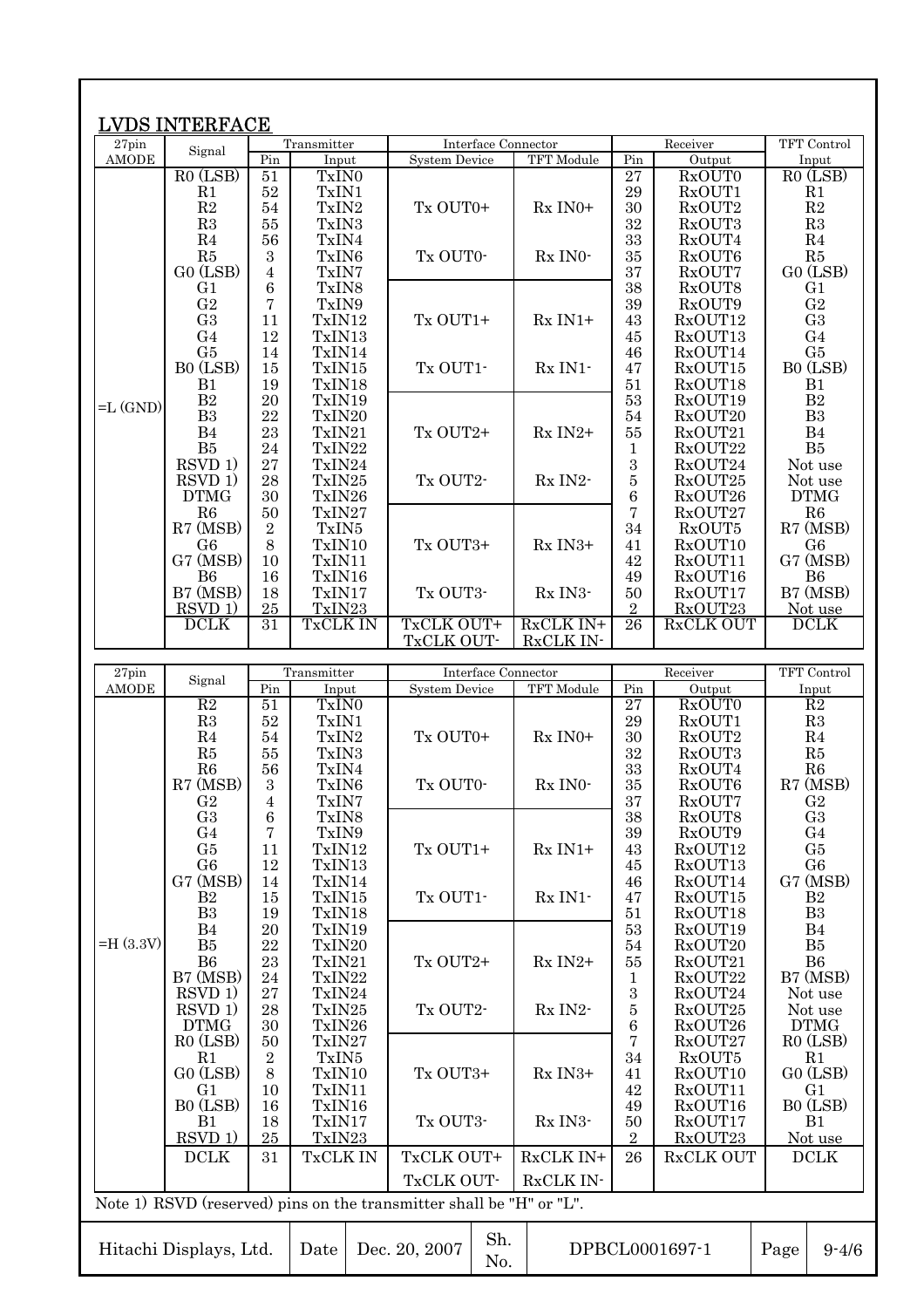## CORRESPONDENCE BETWEEN INPUT DATA AND DISPLAY IMAGE



| Hitachi Displays, Ltd.   Date   Dec. 20, 2007 |  |  | Sh. | DPBCL0001697-1 | Page | $9 - 5/6$ |
|-----------------------------------------------|--|--|-----|----------------|------|-----------|
|-----------------------------------------------|--|--|-----|----------------|------|-----------|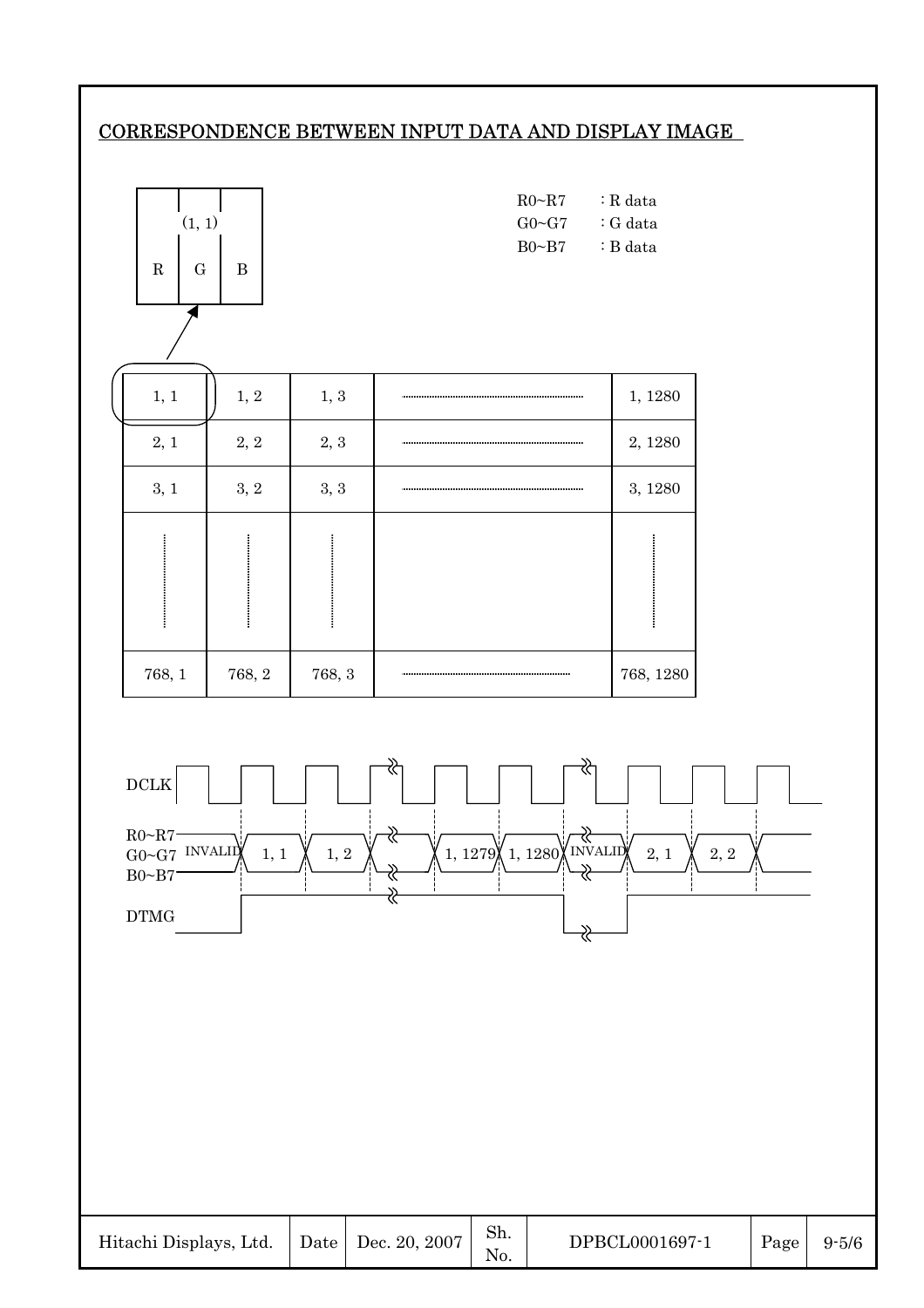|       | Input data    |                |                |                | R data         |                |                  |                         |                |                  |                  |                         |                  | G data           |                  |                    |                  |                  |                  |                  |                | B data           |                |                  |                  |
|-------|---------------|----------------|----------------|----------------|----------------|----------------|------------------|-------------------------|----------------|------------------|------------------|-------------------------|------------------|------------------|------------------|--------------------|------------------|------------------|------------------|------------------|----------------|------------------|----------------|------------------|------------------|
|       |               | R7             | R6             | R5             | R <sub>4</sub> | R3             | R <sub>2</sub>   | R1                      | R <sub>0</sub> | G7               | G <sub>6</sub>   | G5                      | G <sub>4</sub>   | G3               | G2               | G1                 | G <sub>0</sub>   | B7               | B <sub>6</sub>   | B <sub>5</sub>   | B <sub>4</sub> | B <sub>3</sub>   | B <sub>2</sub> | B1               | B <sub>0</sub>   |
| Color |               | <b>MSB</b>     |                |                |                |                |                  |                         |                | <b>LSB MSB</b>   |                  |                         |                  |                  |                  |                    |                  | <b>LSB</b> MSB   |                  |                  |                |                  |                |                  | <b>LSB</b>       |
|       | Black         | $\overline{0}$ | $\overline{0}$ | $\overline{0}$ | $\mathbf{0}$   | $\overline{0}$ | $\overline{0}$   | $\overline{0}$          | $\overline{0}$ | $\overline{0}$   | $\overline{0}$   | $\overline{0}$          | $\overline{0}$   | $\mathbf{0}$     | $\overline{0}$   | $\overline{0}$     | $\overline{0}$   | $\overline{0}$   | $\mathbf{0}$     | $\overline{0}$   | $\mathbf{0}$   | $\boldsymbol{0}$ | $\mathbf{0}$   | $\overline{0}$   | $\mathbf{0}$     |
|       | Red (255)     | 1              | 1              | 1              | 1              | 1              | 1                | 1                       | 1              | $\overline{0}$   | $\overline{0}$   | $\overline{0}$          | $\overline{0}$   | $\mathbf{0}$     | $\mathbf{0}$     | $\overline{0}$     | $\overline{0}$   | $\overline{0}$   | $\mathbf{0}$     | $\overline{0}$   | $\mathbf{0}$   | $\overline{0}$   | $\mathbf{0}$   | $\overline{0}$   | $\overline{0}$   |
|       | Green $(255)$ | $\theta$       | $\overline{0}$ | $\overline{0}$ | $\mathbf{0}$   | $\overline{0}$ | $\overline{0}$   | $\overline{0}$          | $\overline{0}$ | 1                | 1                | 1                       | $\mathbf 1$      | 1                | $\mathbf{1}$     | $\mathbf{1}$       | $\mathbf{1}$     | $\boldsymbol{0}$ | $\mathbf{0}$     | $\boldsymbol{0}$ | $\mathbf{0}$   | $\boldsymbol{0}$ | $\overline{0}$ | $\boldsymbol{0}$ | $\boldsymbol{0}$ |
| Basic | Blue (255)    | $\Omega$       | $\mathbf{0}$   | $\overline{0}$ | $\overline{0}$ | $\overline{0}$ | $\overline{0}$   | $\overline{0}$          | $\overline{0}$ | $\overline{0}$   | $\overline{0}$   | $\mathbf{0}$            | $\overline{0}$   | $\overline{0}$   | $\overline{0}$   | $\overline{0}$     | $\overline{0}$   | $\mathbf{1}$     | $\mathbf{1}$     | $\mathbf{1}$     | $\mathbf{1}$   | $\mathbf{1}$     | $\mathbf{1}$   | $\mathbf{1}$     | $\mathbf{1}$     |
| Color | Cyan          | $\Omega$       | $\mathbf{0}$   | $\Omega$       | $\mathbf{0}$   | $\overline{0}$ | $\overline{0}$   | $\overline{0}$          | $\overline{0}$ | $\mathbf{1}$     | 1                | $\mathbf{1}$            | $\mathbf{1}$     | $\mathbf{1}$     | 1                | 1                  | 1                | 1                | 1                | 1                | $\mathbf{1}$   | $\mathbf{1}$     | $\mathbf{1}$   | 1                | $\mathbf{1}$     |
|       | Magenta       | $\mathbf{1}$   | $\mathbf{1}$   | $\mathbf{1}$   | $\mathbf{1}$   | $\mathbf{1}$   | $\mathbf{1}$     | $\mathbf{1}$            | $\mathbf{1}$   | $\boldsymbol{0}$ | $\boldsymbol{0}$ | $\boldsymbol{0}$        | $\boldsymbol{0}$ | $\boldsymbol{0}$ | $\boldsymbol{0}$ | $\boldsymbol{0}$   | $\boldsymbol{0}$ | 1                | $\mathbf 1$      | 1                | $\mathbf{1}$   | $\mathbf{1}$     | $\mathbf{1}$   | $\mathbf{1}$     | $\mathbf{1}$     |
|       | Yellow        | $\mathbf{1}$   | $\mathbf{1}$   | $\mathbf{1}$   | $\mathbf{1}$   | $\mathbf{1}$   | $\mathbf{1}$     | $\mathbf{1}$            | $\mathbf{1}$   | $\mathbf{1}$     | $\mathbf{1}$     | $\mathbf{1}$            | $\mathbf{1}$     | $\mathbf{1}$     | $\mathbf{1}$     | $\mathbf{1}$       | $\mathbf{1}$     | $\overline{0}$   | $\overline{0}$   | $\boldsymbol{0}$ | $\overline{0}$ | $\overline{0}$   | $\overline{0}$ | $\overline{0}$   | $\overline{0}$   |
|       | White         | $\overline{1}$ | $\mathbf{1}$   | 1              | 1              | 1              | 1                | 1                       | $\mathbf{1}$   | $\mathbf{1}$     | $\mathbf{1}$     | $\mathbf{1}$            | $\mathbf{1}$     | $\mathbf{1}$     | $\mathbf{1}$     | $\mathbf{1}$       | $\mathbf{1}$     | 1                | $\mathbf{1}$     | $\mathbf{1}$     | $\mathbf{1}$   | $\mathbf{1}$     | $\mathbf{1}$   | $\mathbf{1}$     | $\mathbf{1}$     |
|       | Black         | $\Omega$       | $\Omega$       | $\Omega$       | $\Omega$       | $\Omega$       | $\overline{0}$   | $\Omega$                | $\overline{0}$ | $\Omega$         | $\overline{0}$   | $\overline{0}$          | $\mathbf{0}$     | $\Omega$         | $\overline{0}$   | $\overline{0}$     | $\overline{0}$   | $\overline{0}$   | $\mathbf{0}$     | $\overline{0}$   | $\mathbf{0}$   | $\mathbf{0}$     | $\mathbf{0}$   | $\Omega$         | $\mathbf{0}$     |
|       | Red(1)        | $\overline{0}$ | $\overline{0}$ | $\overline{0}$ | $\mathbf{0}$   | $\overline{0}$ | $\overline{0}$   | $\overline{0}$          | $\mathbf{1}$   | $\mathbf{0}$     | $\overline{0}$   | $\overline{0}$          | $\mathbf{0}$     | $\overline{0}$   | $\overline{0}$   | $\overline{0}$     | $\overline{0}$   | $\overline{0}$   | $\overline{0}$   | $\overline{0}$   | $\overline{0}$ | $\theta$         | $\overline{0}$ | $\mathbf{0}$     | $\mathbf{0}$     |
|       | Red(2)        | $\overline{0}$ | $\overline{0}$ | $\overline{0}$ | $\overline{0}$ | $\overline{0}$ | $\overline{0}$   | $\mathbf{1}$            | $\overline{0}$ | $\overline{0}$   | $\overline{0}$   | $\boldsymbol{0}$        | $\overline{0}$   | $\boldsymbol{0}$ | $\boldsymbol{0}$ | $\overline{0}$     | $\overline{0}$   | $\overline{0}$   | $\boldsymbol{0}$ | $\overline{0}$   | $\overline{0}$ | $\overline{0}$   | $\overline{0}$ | $\overline{0}$   | $\overline{0}$   |
| Red   |               | $\vdots$       |                |                |                | $\vdots$       | $\vdots$         | $\vdots$                | $\vdots$       | $\vdots$         | $\vdots$         | $\vdots$                | $\vdots$         | $\vdots$         | $\vdots$         |                    | $\vdots$         |                  | $\vdots$         | $\vdots$         | $\vdots$       | $\vdots$         | $\vdots$       | $\vdots$         | $\vdots$         |
|       |               | $\vdots$       | $\vdots$       | $\vdots$       | $\vdots$       | $\vdots$       | $\vdots$         | $\vdots$                | $\vdots$       | $\vdots$         | $\vdots$         | $\vdots$                | $\vdots$         | $\vdots$         | ŧ.               | $\vdots$           | $\vdots$         | $\vdots$         | $\vdots$         | $\vdots$         | $\vdots$       | $\vdots$         | ŧ.             | $\vdots$         | $\vdots$         |
|       | Red (254)     | $\mathbf{1}$   | $\mathbf{1}$   | $\mathbf{1}$   | 1              | $\mathbf{1}$   | 1                | $\mathbf{1}$            | $\overline{0}$ | $\Omega$         | $\Omega$         | $\mathbf{0}$            | $\Omega$         | $\mathbf{0}$     | $\overline{0}$   | $\mathbf{0}$       | $\overline{0}$   | $\overline{0}$   | $\mathbf{0}$     | $\theta$         | $\Omega$       | $\theta$         | $\Omega$       | $\Omega$         | $\Omega$         |
|       | Red (255)     | $\mathbf{1}$   | $\mathbf{1}$   | $\mathbf{1}$   | $\mathbf{1}$   | 1              | 1                | 1                       | $\mathbf{1}$   | $\overline{0}$   | $\overline{0}$   | $\overline{0}$          | $\overline{0}$   | $\overline{0}$   | $\mathbf{0}$     | $\overline{0}$     | $\overline{0}$   | $\overline{0}$   | $\mathbf{0}$     | $\overline{0}$   | $\mathbf{0}$   | $\overline{0}$   | $\mathbf{0}$   | $\overline{0}$   | $\mathbf{0}$     |
|       | Black         | $\Omega$       | $\overline{0}$ | $\Omega$       | $\mathbf{0}$   | $\overline{0}$ | $\overline{0}$   | $\overline{0}$          | $\overline{0}$ | $\overline{0}$   | $\overline{0}$   | $\overline{0}$          | $\overline{0}$   | $\overline{0}$   | $\boldsymbol{0}$ | $\overline{0}$     | $\boldsymbol{0}$ | $\overline{0}$   | $\mathbf{0}$     | $\boldsymbol{0}$ | $\mathbf{0}$   | $\overline{0}$   | $\overline{0}$ | $\overline{0}$   | $\overline{0}$   |
|       | Green(1)      | $\Omega$       | $\overline{0}$ | $\mathbf{0}$   | $\mathbf{0}$   | $\overline{0}$ | $\overline{0}$   | $\overline{0}$          | $\overline{0}$ | $\overline{0}$   | $\overline{0}$   | $\overline{0}$          | $\overline{0}$   | $\mathbf{0}$     | $\mathbf{0}$     | $\overline{0}$     | $\mathbf{1}$     | $\overline{0}$   | $\mathbf{0}$     | $\overline{0}$   | $\mathbf{0}$   | $\theta$         | $\mathbf{0}$   | $\overline{0}$   | $\mathbf{0}$     |
|       | Green(2)      | $\theta$       | $\Omega$       | $\Omega$       | $\theta$       | $\overline{0}$ | $\Omega$         | $\overline{0}$          | $\overline{0}$ | $\overline{0}$   | $\theta$         | $\overline{0}$          | $\overline{0}$   | $\overline{0}$   | $\overline{0}$   | $\mathbf{1}$       | $\overline{0}$   | $\overline{0}$   | $\overline{0}$   | $\overline{0}$   | $\theta$       | $\overline{0}$   | $\overline{0}$ | $\overline{0}$   | $\overline{0}$   |
| Green |               |                |                |                |                | $\vdots$       | $\vdots$         |                         | $\vdots$       | $\vdots$         | $\vdots$         |                         | $\vdots$         |                  | $\vdots$         |                    | $\vdots$         |                  | $\vdots$         |                  | $\vdots$       |                  |                |                  |                  |
|       |               | ÷              | $\vdots$       | $\vdots$       | ÷              | $\vdots$       | $\vdots$         | $\vdots$                | $\vdots$       | $\vdots$         | ŧ.               | $\vdots$                | ÷                | $\vdots$         | ŧ.               | $\vdots$           | ÷                | $\vdots$         | ŧ.               | ÷                | ÷              | $\vdots$         | ÷              | $\vdots$         | ÷                |
|       | Green $(254)$ | $\Omega$       | $\mathbf{0}$   | $\Omega$       | $\overline{0}$ | $\overline{0}$ | $\overline{0}$   | $\overline{0}$          | $\overline{0}$ | $\mathbf{1}$     | $\mathbf{1}$     | $\mathbf{1}$            | $\mathbf{1}$     | $\mathbf{1}$     | $\mathbf{1}$     | $\mathbf{1}$       | $\overline{0}$   | $\overline{0}$   | $\overline{0}$   | $\mathbf{0}$     | $\mathbf{0}$   | $\theta$         | $\mathbf{0}$   | $\overline{0}$   | $\overline{0}$   |
|       | Green (255)   | $\Omega$       | $\Omega$       | $\Omega$       | $\Omega$       | $\overline{0}$ | $\overline{0}$   | $\overline{0}$          | $\Omega$       | $\mathbf{1}$     | $\mathbf{1}$     | $\mathbf{1}$            | $\mathbf{1}$     | $\mathbf{1}$     | $\mathbf{1}$     | $\mathbf{1}$       | $\mathbf{1}$     | $\overline{0}$   | $\mathbf{0}$     | $\overline{0}$   | $\mathbf{0}$   | $\overline{0}$   | $\mathbf{0}$   | $\Omega$         | $\mathbf{0}$     |
|       | Black         | $\Omega$       | $\overline{0}$ | $\overline{0}$ | $\overline{0}$ | $\mathbf{0}$   | $\overline{0}$   | $\mathbf{0}$            | $\overline{0}$ | $\overline{0}$   | $\overline{0}$   | $\overline{0}$          | $\overline{0}$   | $\overline{0}$   | $\mathbf{0}$     | $\overline{0}$     | $\overline{0}$   | $\overline{0}$   | $\mathbf{0}$     | $\overline{0}$   | $\mathbf{0}$   | $\overline{0}$   | $\mathbf{0}$   | $\mathbf{0}$     | $\mathbf{0}$     |
|       | Blue $(1)$    | $\Omega$       | $\overline{0}$ | $\Omega$       | $\mathbf{0}$   | $\overline{0}$ | $\overline{0}$   | $\overline{0}$          | $\overline{0}$ | $\overline{0}$   | $\overline{0}$   | $\overline{0}$          | $\overline{0}$   | $\overline{0}$   | $\boldsymbol{0}$ | $\overline{0}$     | $\overline{0}$   | $\overline{0}$   | $\boldsymbol{0}$ | $\boldsymbol{0}$ | $\overline{0}$ | $\mathbf{0}$     | $\overline{0}$ | $\overline{0}$   | $\mathbf{1}$     |
|       | Blue $(2)$    | $\overline{0}$ | $\overline{0}$ | $\overline{0}$ | $\overline{0}$ | $\overline{0}$ | $\overline{0}$   | $\overline{0}$          | $\overline{0}$ | $\overline{0}$   | $\overline{0}$   | $\overline{0}$          | $\overline{0}$   | $\overline{0}$   | $\boldsymbol{0}$ | $\overline{0}$     | $\overline{0}$   | $\overline{0}$   | $\overline{0}$   | $\overline{0}$   | $\overline{0}$ | $\overline{0}$   | $\overline{0}$ | 1                | $\overline{0}$   |
| Blue  |               | $\vdots$       | $\vdots$       | $\vdots$       | $\vdots$       | $\vdots$       | $\vdots$         | $\vdots$                | ÷              | $\vdots$         | ÷                | $\vdots$                | ÷                | $\vdots$         | $\vdots$         | $\vdots$           | $\vdots$         | $\vdots$         | $\vdots$         | $\vdots$         | $\vdots$       | $\vdots$         | $\vdots$       | $\vdots$         | $\vdots$         |
|       |               | $\vdots$       | $\vdots$       | $\vdots$       | $\vdots$       | $\vdots$       | Ŧ                | $\overline{\mathbf{H}}$ | Ŧ              |                  | Ŧ                | $\overline{\mathbf{H}}$ | Ŧ                | $\vdots$         | ŧ.               | $\overline{\cdot}$ | $\vdots$         | $\vdots$         | ÷                | $\vdots$         | $\vdots$       | ÷                | Ŧ              | $\vdots$         | Ŧ                |
|       | Blue (254)    | $\theta$       | $\mathbf{0}$   | $\overline{0}$ | $\mathbf{0}$   | $\mathbf{0}$   | $\boldsymbol{0}$ | $\boldsymbol{0}$        | $\overline{0}$ | $\mathbf{0}$     | $\boldsymbol{0}$ | $\mathbf{0}$            | $\overline{0}$   | $\mathbf{0}$     | $\boldsymbol{0}$ | $\overline{0}$     | $\boldsymbol{0}$ | 1                | 1                | 1                | 1              | 1                | 1              | 1                | $\overline{0}$   |
|       | Blue (255)    | $\Omega$       | $\Omega$       | $\theta$       | $\theta$       | $\theta$       | $\overline{0}$   | $\theta$                | $\theta$       | $\theta$         | $\overline{0}$   | $\theta$                | $\Omega$         | $\theta$         | $\overline{0}$   | $\theta$           | $\overline{0}$   | 1                | $\mathbf{1}$     | 1                | $\mathbf{1}$   | $\mathbf{1}$     | $\mathbf 1$    | $\mathbf{1}$     | $\mathbf{1}$     |

# RELATIONSHIP BETWEEN DISPLAY COLORS AND INPUT SIGNALS

Notes 1) Definition of gray scale: Color (n)

n indicates gray scale level. Higher n means brighter level.

2) Data signals: 1: High, 0: Low

| Hitachi Displays, Ltd. |  | Date   Dec. 20, 2007 | Sh. | DPBCL0001697-1 | Page | $9 - 6/6$ |
|------------------------|--|----------------------|-----|----------------|------|-----------|
|------------------------|--|----------------------|-----|----------------|------|-----------|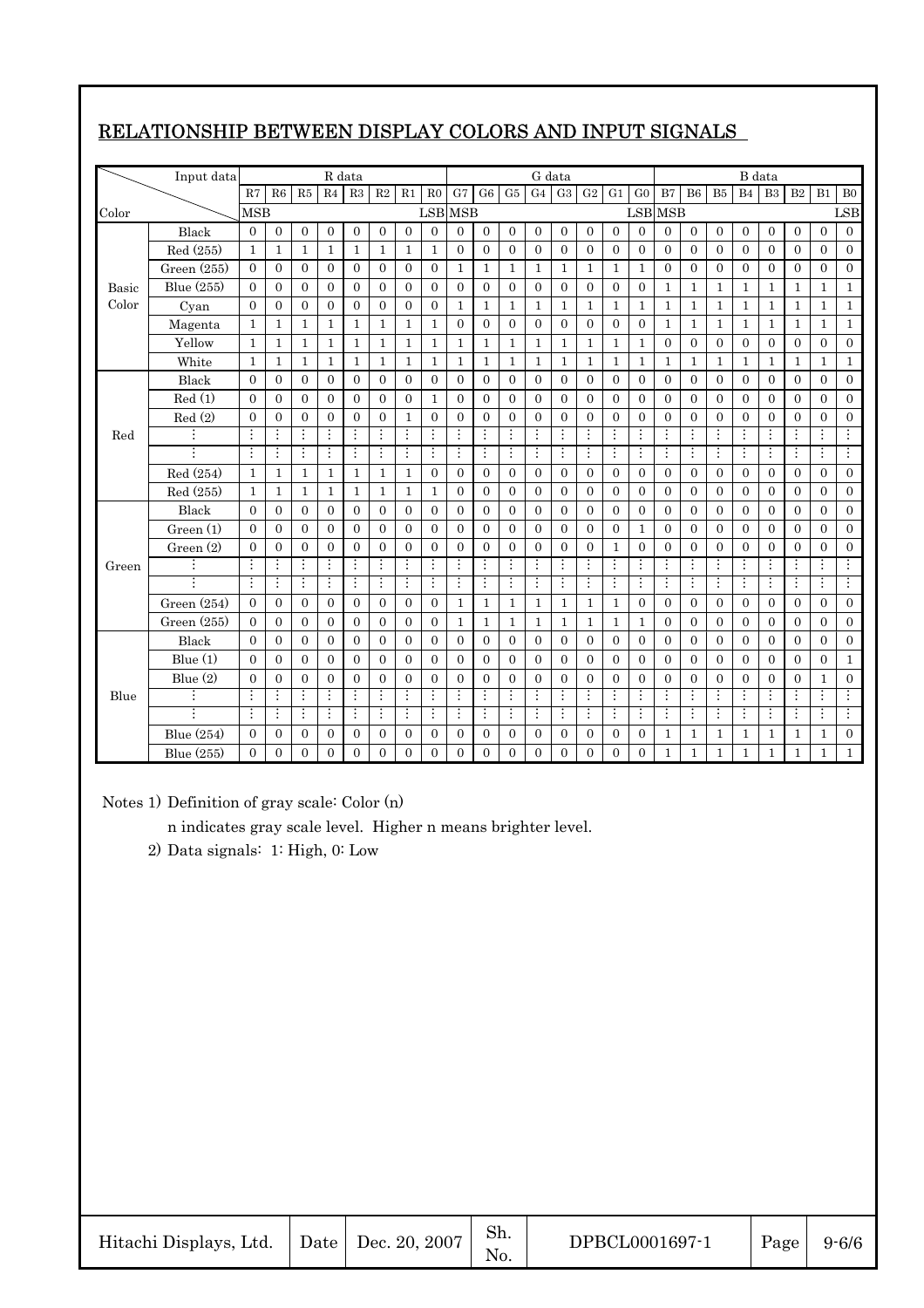# 6. INTERFACE TIMING

#### 6.1 LVDS RECEIVER TIMING (Interface of TFT module)



 $\text{RinX}=(\text{RinX+}) \cdot (\text{RinX-})$  (X=0,1,2)

|             | Item              | Symbol             | Min.                      | Typ.                | Max.                | Unit       | Note |
|-------------|-------------------|--------------------|---------------------------|---------------------|---------------------|------------|------|
| <b>DCLK</b> | Frequency         | $1/T_{\rm C}$      | 65                        | 66                  | 73                  | <b>MHz</b> |      |
| RinX        | 0 data position   | ${\rm t_{RPO}}$    | $1/7t_{CLK}$ -0.29        | $1/7t_{\rm CLK}$    | $1/7t_{CLK}+0.29$   |            |      |
| $(X=0,1,2)$ | 1st data position | $t_{RP1}$          | $-0.29$                   | $\theta$            | $+0.29$             |            |      |
|             | 2nd data position | ${\rm t_{RP2}}$    | $6/7t_{\text{CLK}}$ -0.29 | $6/7t_{CLK}$        | $6/7t_{CLK}$ +0.29  |            |      |
|             | 3rd data position | ${\rm t_{RP3}}$    | $5/7t_{\text{CLK}}$ -0.29 | $5/7t_{\text{CLK}}$ | $5/7t_{CLK} + 0.29$ | ns         |      |
|             | 4th data position | ${\rm t_{RP4}}$    | $4/7t_{CLK}$ -0.29        | $4/7t_{\text{CLK}}$ | $4/7t_{CLK}+0.29$   |            |      |
|             | 5th data position | $\mathrm{t_{RP5}}$ | $3/7t_{\text{CLK}}$ -0.29 | $3/7t_{\rm CLK}$    | $3/7t_{CLK} + 0.29$ |            |      |
|             | 6th data position | ${\rm t_{RP6}}$    | $2/7t_{\text{CLK}}$ -0.29 | $2/7t_{\text{CLK}}$ | $2/7t_{CLK} + 0.29$ |            |      |

| Hitachi Displays, Ltd. |  | $\vert$ Date $\vert$ Dec. 20, 2007 | Sh.<br>No. | DPBCL0001697-1 | Page | $10 - 1/3$ |
|------------------------|--|------------------------------------|------------|----------------|------|------------|
|------------------------|--|------------------------------------|------------|----------------|------|------------|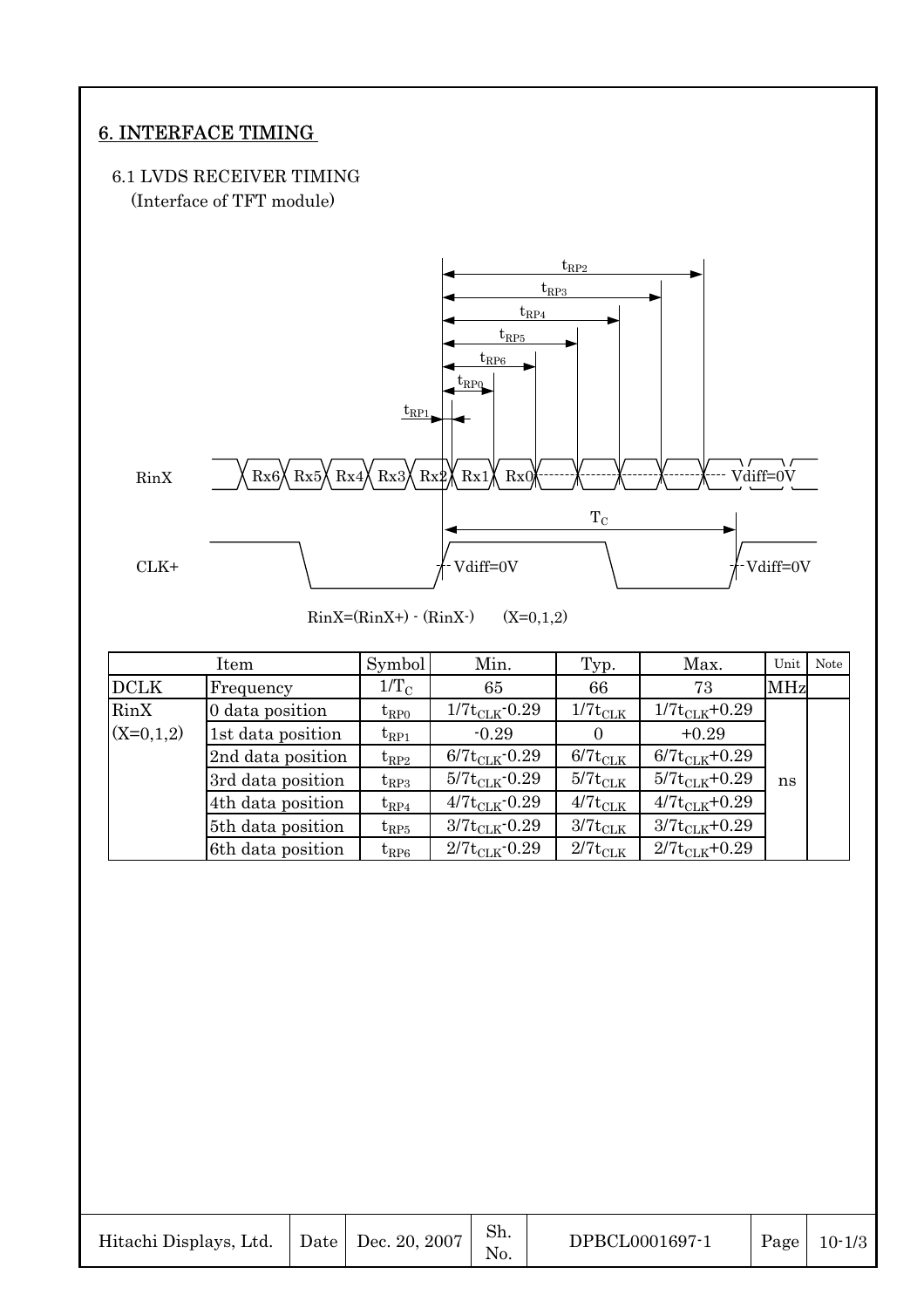## 6.2 TIMING CONVERTER TIMING (Input timing for transmitter)



| Item        |                         | Symbol          | Min. | Typ. | Max. | Unit        | <b>Note</b> |
|-------------|-------------------------|-----------------|------|------|------|-------------|-------------|
| <b>DCLK</b> | Cycle time              | $\rm T_C$       | 13.7 | 15.1 | 15.4 | ns          |             |
|             | Duty                    |                 | 0.35 | 0.5  | 0.65 |             |             |
| <b>DTMG</b> | Horizontal period       | $T_{\rm H}$     | 1396 | 1406 | 1450 | $T_{\rm C}$ |             |
|             | Horizontal width-Active | $T_{HD}$        | 1280 | 1280 | 1280 | $\rm T_C$   |             |
|             | Vertical period         | $T_V$           | 773  | 783  | 825  | $T_{\rm H}$ |             |
|             | Vertical width-Active   | $T_{VD}$        | 768  | 768  | 768  | $T_{\rm H}$ |             |
|             | Frame frequency         | $\rm f_{\rm V}$ | 55   | 60   | 65   | Hz          |             |

| Hitachi Displays, Ltd.   Date   Dec. 20, 2007 |  |  | Sh. | DPBCL0001697-1 |  | Page $10-2/3$ |
|-----------------------------------------------|--|--|-----|----------------|--|---------------|
|-----------------------------------------------|--|--|-----|----------------|--|---------------|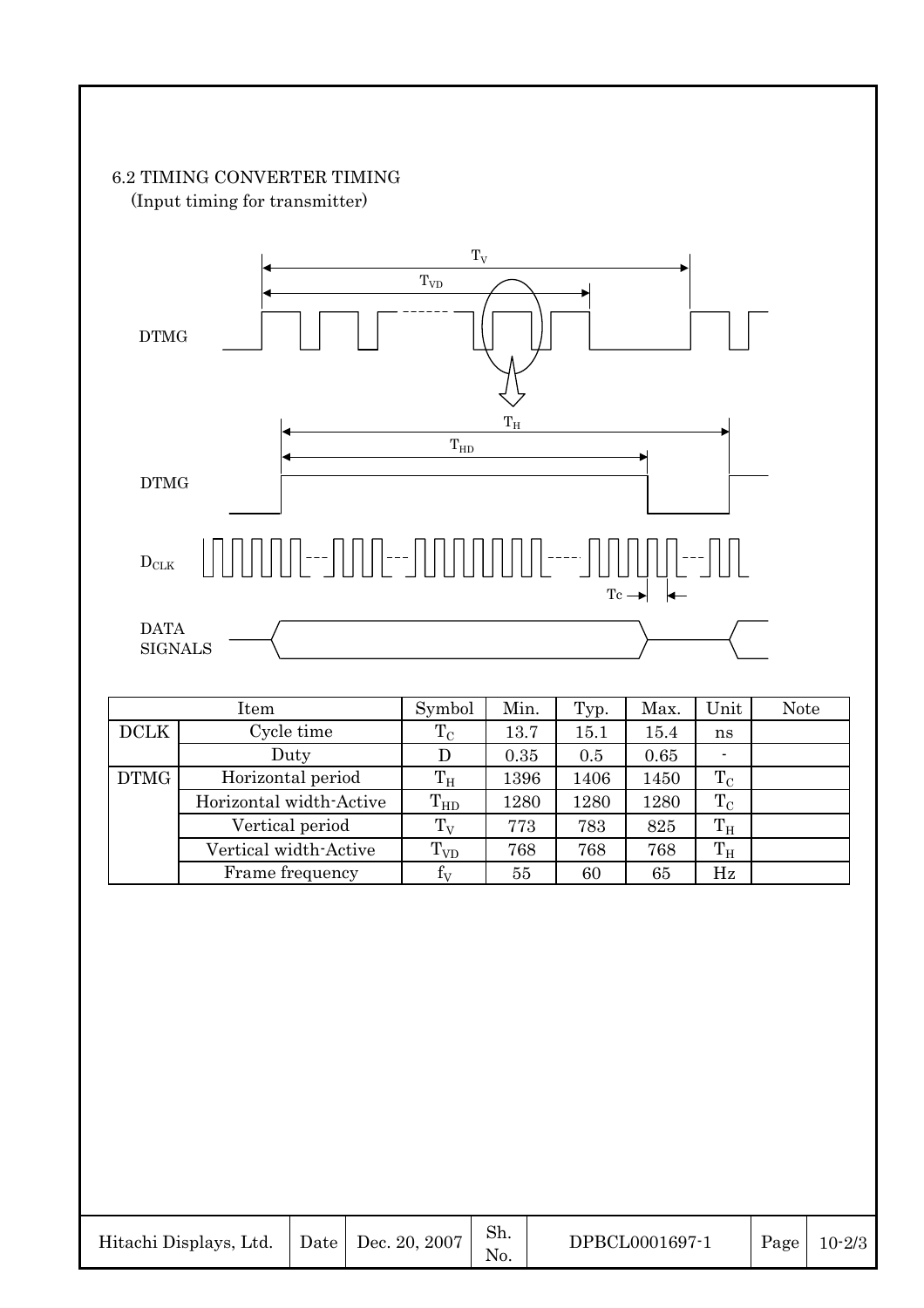#### 6.3 TIMING BETWEEN INTERFACE SIGNALS AND POWER SUPPLY



Timing of power supply voltage and input signals should be used under the following specifications.

|                 | $1 \text{ms} \leq \text{TPR} \leq 10 \text{ms}$                    |               |                  |
|-----------------|--------------------------------------------------------------------|---------------|------------------|
| $40ms \leq TDR$ |                                                                    |               |                  |
|                 | $20\text{ms} \quad\leq\quad \text{TDF} \quad\leq\quad 50\text{ms}$ |               |                  |
|                 | TIN                                                                | $\rightarrow$ | 1s               |
|                 | TBR.                                                               |               | $\geq 500$ ms    |
|                 |                                                                    |               | TBF $\geq$ 100ms |
|                 |                                                                    |               |                  |

|  | Hitachi Displays, Ltd. |  | Date   Dec. 20, 2007 | Sh. | DPBCL0001697-1 | Page | $10 - 3/3$ |
|--|------------------------|--|----------------------|-----|----------------|------|------------|
|--|------------------------|--|----------------------|-----|----------------|------|------------|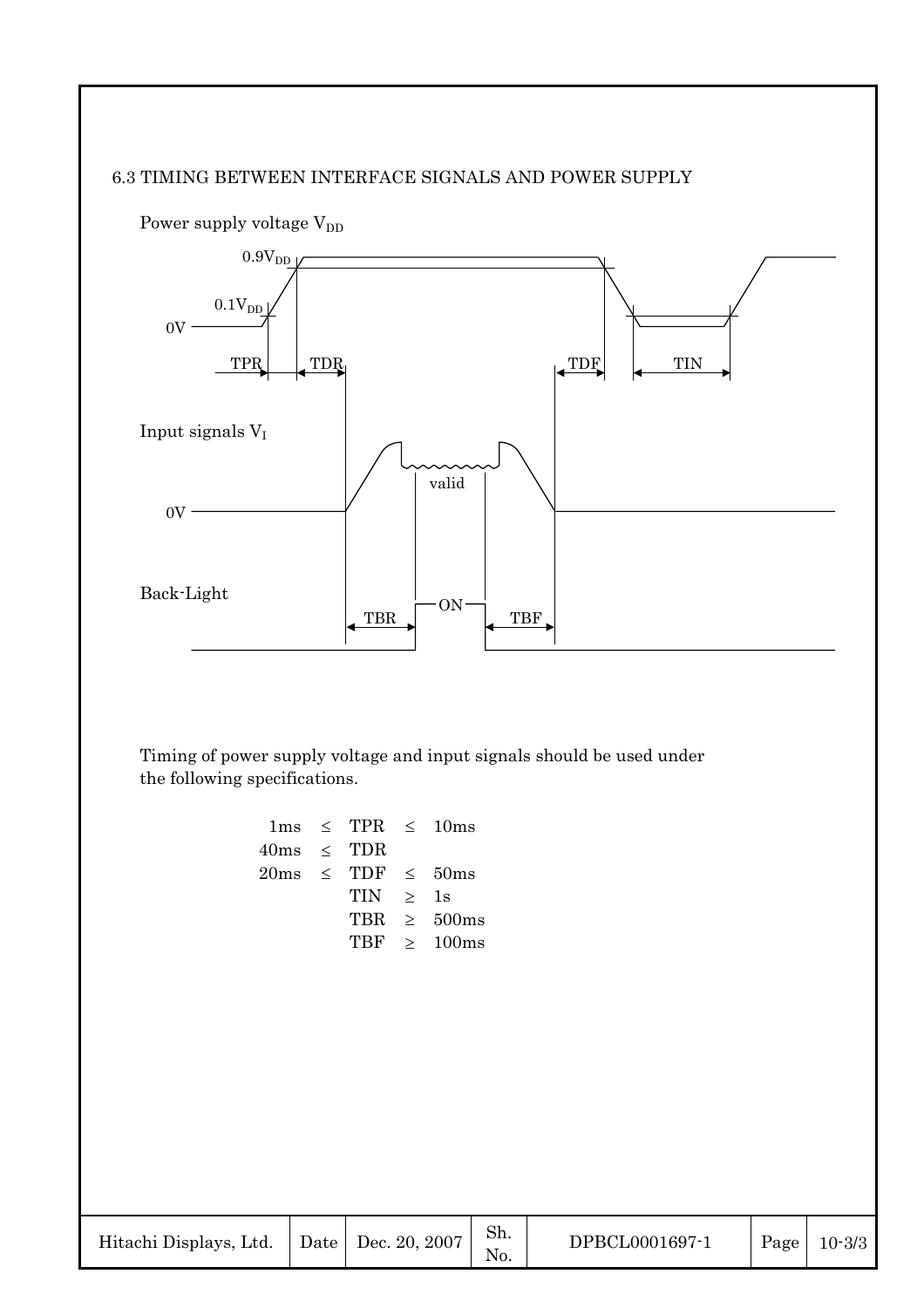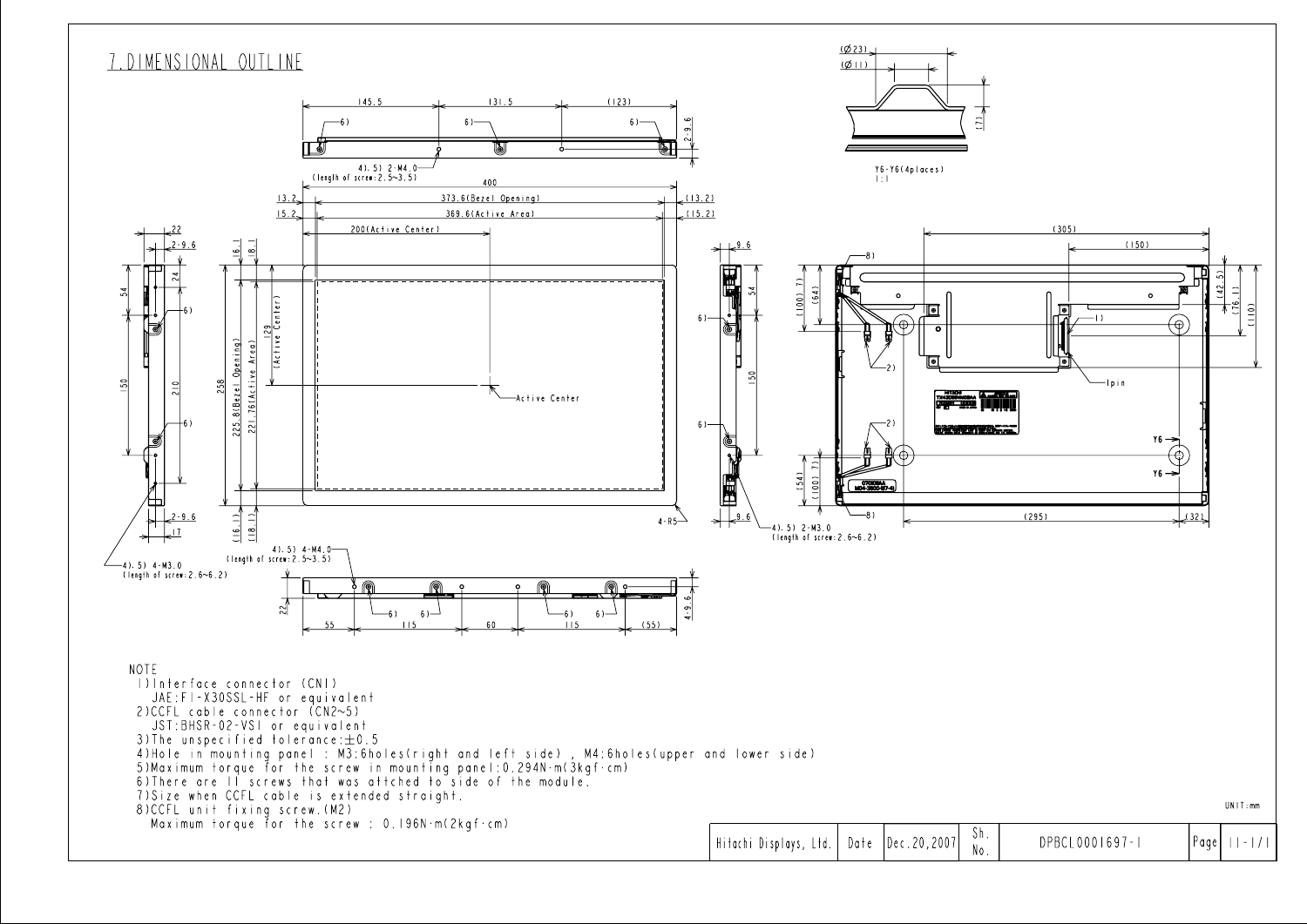# 8. DESIGNATION OF LOT MARK

8.1 LOT MARK



#### 8.2 REVISION (REV.) CONTROL

REV. is the column for manufacturing convenience. A-Z except I and O may be written on this column.

### 8.3 LOCATION OF LOT MARK

Lot mark is printed on a label. The label sticks on back of TFT module. The style of character will be changed without notice.

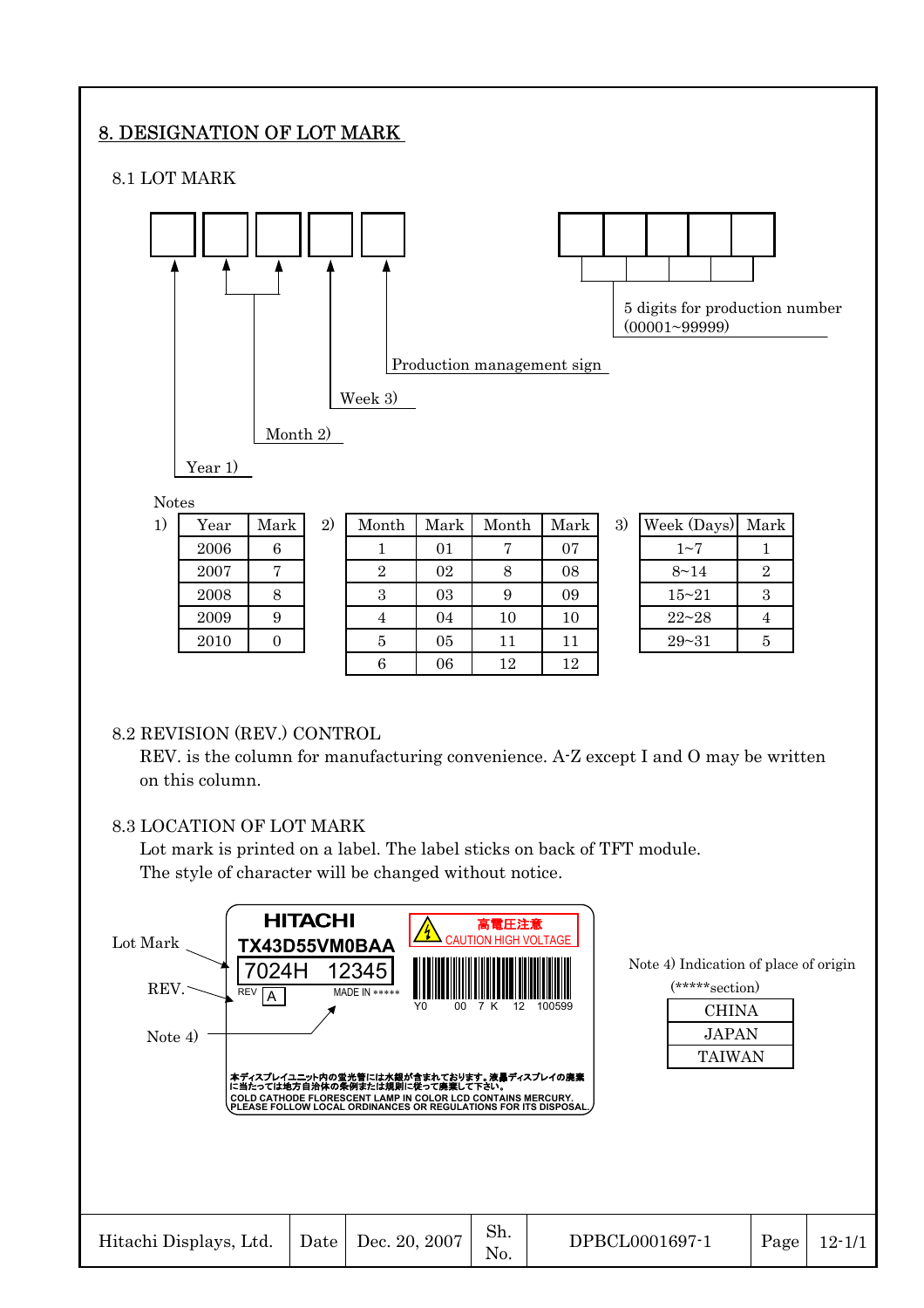# 9. COSMETIC SPECIFICATIONS

#### 9.1 CONDITIONS FOR COSMETIC INSPECTION

- (1) Viewing zone
- a) The figure shows the correspondence between eyes (of inspector) and TFT-LCD module.  $\theta$  < 45° : when non-operating inspection  $\theta < 5^{\circ}$  : when operating inspection b) Inspection should be executed only from front side and only A-zone. Cosmetic of B-zone and C-zone are ignore. (refer to 9.2 DEFINITION OF ZONE) (2) Environmental a) Temperature : 25°C b) Ambient light : about 700 lx and non-directive when operating inspection. : about 1000 lx and non-directive when non-operating inspection. TFT-LCD module Inspection view  $\theta$ 0 about 300mm  $\theta$
- c) Back-light : when non-operating inspection, back-light should be off.

#### 9.2 DEFINITION OF ZONE



- •A-zone : Display area (pixel area).
- •B-zone : Area between A-zone and C-zone.

Light

•C-zone : Metal bezel area. A-zone (Include I/F connector)

| Hitachi Displays, Ltd. |  | Date   Dec. 20, 2007 | Sh.<br>N <sub>O</sub> | DPBCL0001697-1 | Page | $13 - 1/3$ |
|------------------------|--|----------------------|-----------------------|----------------|------|------------|
|------------------------|--|----------------------|-----------------------|----------------|------|------------|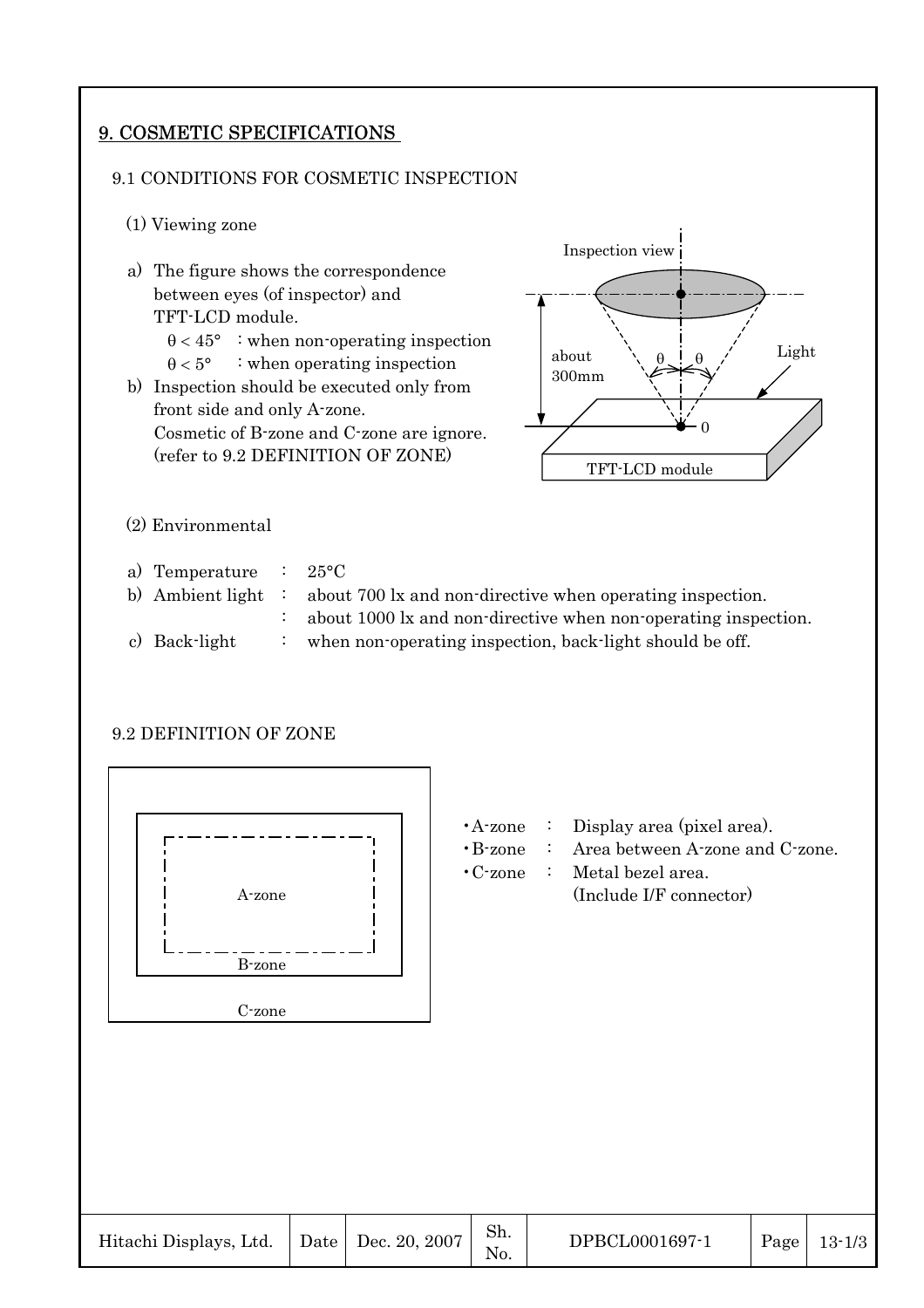# 9.3 COSMETIC SPECIFICATIONS

When displaying conditions are not stable (ex. at turn on or off), the following specifications are not applied.

| Operating<br>inspection | No.             |                      | Item              |                       |                        | Unit           | <b>Note</b> |
|-------------------------|-----------------|----------------------|-------------------|-----------------------|------------------------|----------------|-------------|
|                         |                 |                      | $1$ -dot          |                       | A-zone                 |                |             |
|                         |                 |                      |                   |                       | $\bf 5$                | pcs            | 1), 2), 4)  |
|                         | $\mathbf{1}$    | Dot Defect           | Sparkle           | $2$ -dots             | $\sqrt{2}$             |                |             |
|                         |                 |                      | mode              | 3-dots                | $\boldsymbol{0}$       | Units          | 1), 2), 5)  |
|                         |                 |                      |                   | 4-dots                | $\boldsymbol{0}$       |                |             |
|                         |                 |                      |                   | Density               | $\sqrt{2}$             | $pcs/\phi15mm$ | (1), 2), 6) |
|                         |                 |                      |                   | Total                 | $\overline{5}$         | pcs            |             |
|                         |                 |                      |                   | $1$ -dot              | 10                     | pcs            | (1), 3), 4) |
|                         |                 |                      | Black             | $2$ -dots             | $\bf 5$                |                |             |
|                         |                 |                      | mode              | 3-dots                | $\boldsymbol{0}$       | Units          | 1), 3), 5)  |
|                         |                 |                      |                   | 4-dots                | $\overline{0}$         |                |             |
|                         |                 |                      |                   | Density               | 3                      | $pcs/\phi 5mm$ | 1), 3), 7)  |
|                         |                 |                      | Total             |                       | 10                     | pcs            |             |
|                         |                 |                      |                   | Total                 | 15                     | pcs            |             |
|                         | $\overline{2}$  |                      | Line defect       |                       | Serious one is         |                |             |
|                         | 3               |                      | Uneven brightness |                       | not allowed.           |                |             |
|                         | $\overline{4}$  | Stain inclusion      | $W \leq 0.02$     | L: Ignore             | Ignore                 |                |             |
|                         |                 | Line shape           | $W \leq 0.04$     | $L \leq 4.0$          | 8                      | pcs            | 8)          |
|                         |                 | W: width (mm)        |                   | L > 4.0               | $\overline{0}$         |                |             |
|                         |                 | $L$ : length (mm)    | $W \leq 0.08$     | $L\leq 2.0$           | $8\,$                  |                |             |
|                         |                 |                      |                   | L > 2.0               | $\overline{0}$         |                |             |
|                         |                 |                      | W > 0.08          |                       | See the No.5 Dot shape |                |             |
|                         | $\bf 5$         | Stain inclusion      |                   | $D \leq 0.22$         | Ignore                 |                |             |
|                         |                 | Dot shape            |                   | $D\leq0.5$            | $8\,$                  | pcs            | 8)          |
|                         |                 | D: ave. dia. $(mm)$  |                   | D > 0.5               | $\overline{0}$         |                |             |
|                         | $6\phantom{.}6$ | Scratch on polarizer | $W \leq 0.02$     | L: Ignore             | Ignore                 |                |             |
|                         |                 | Line shape           | $W \leq 0.04$     | $L\leq 40$            | $10\,$                 |                |             |
|                         |                 | W: width (mm)        |                   | $\mathrm{L} > 40$     | $\boldsymbol{0}$       | pcs            | 9)          |
|                         |                 | L: length (mm)       | $W \leq 0.08$     | $L\leq 20$            | $10\,$                 |                |             |
|                         |                 |                      |                   | $\mathrm{L} \geq 20$  | $\boldsymbol{0}$       |                |             |
|                         |                 |                      | W > 0.08          |                       | $\overline{0}$         |                |             |
|                         | $\overline{7}$  | Scratch on polarizer |                   | $D\leq 0.2$           | Ignore                 |                |             |
|                         |                 | Dot shape            |                   | $D\leq 0.6$           | $10\,$                 | pcs            | 9)          |
|                         |                 | D: ave. dia. (mm)    |                   | $\mathrm{D} \geq 0.6$ | $\boldsymbol{0}$       |                |             |

| Hitachi Displays, Ltd. |  | Date   Dec. 20, 2007 | Sh. | DPBCL0001697-1 | Page | $13 - 2/3$ |
|------------------------|--|----------------------|-----|----------------|------|------------|
|------------------------|--|----------------------|-----|----------------|------|------------|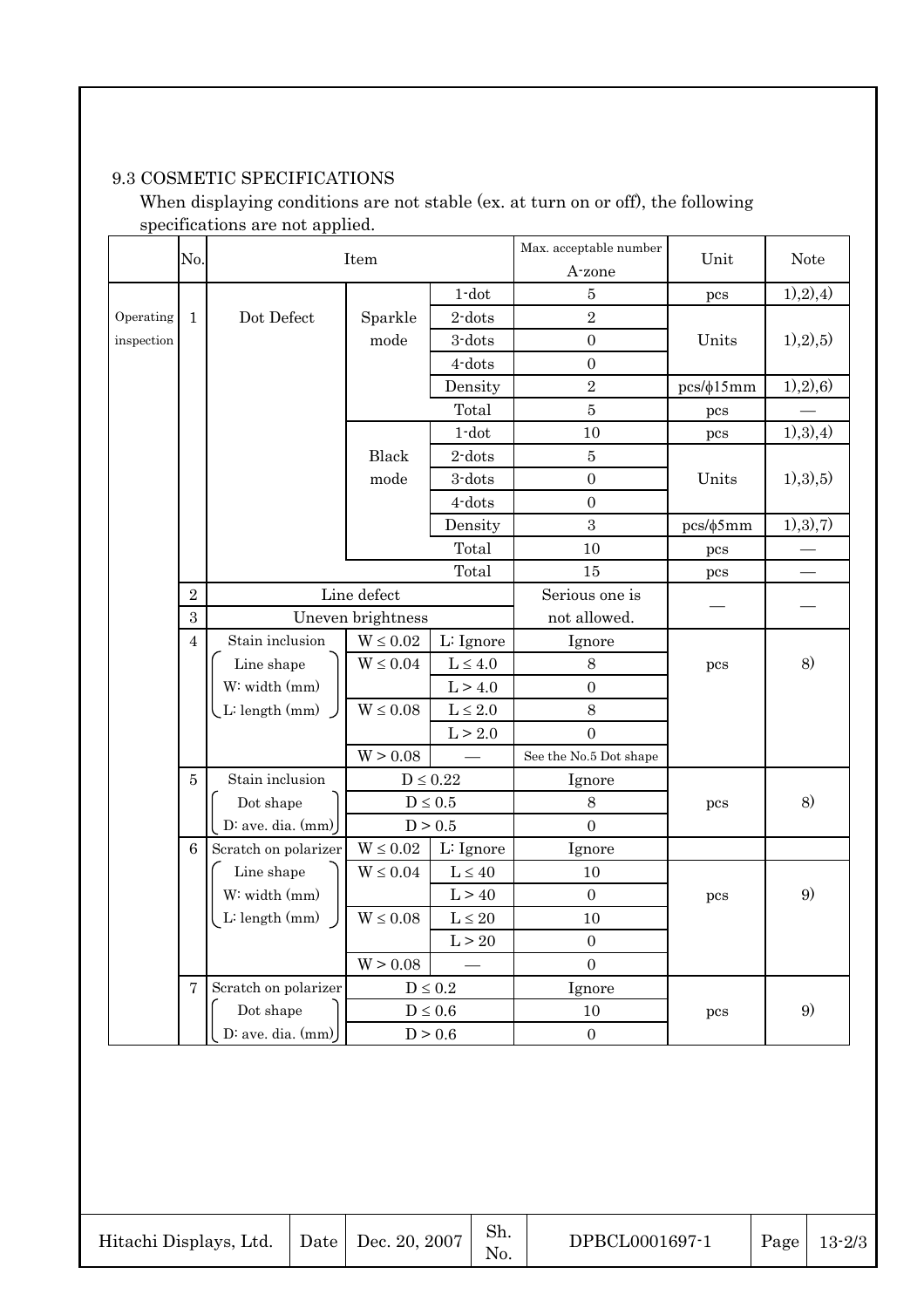|            | No. | Item                  |              | Max. acceptable number<br>A-zone | Unit | <b>Note</b> |
|------------|-----|-----------------------|--------------|----------------------------------|------|-------------|
| non-       | 8   | Bubbles, peeling      | $D \leq 0.3$ | <i>lgnore</i>                    |      |             |
| operating  |     | in polarizer          | $D \leq 0.5$ | 10                               | pcs  | 9           |
| inspection |     | $D:$ ave. dia. $(mm)$ | $D\leq1.0$   |                                  |      |             |
|            |     |                       | D > 1.0      |                                  |      |             |
|            | 9   | Wrinkles on polarizer |              | Serious one is                   |      |             |
|            |     |                       |              | not allowed.                     |      |             |

Notes 1) Dot defect : defect area > 1/2 dot

- 2) Sparkle mode : brightness of dot is more than 30% at black. (visible to eye)
- 3) Black mode: brightness of dot is less than 70% at white. (visible to eye)
- 4) 1 dot: defect dot is isolated, not attached to other defect dot.
- 5) N dots: N defect dots are consecutive. (N means the number of defects dots)
- 6) Density: number of defect dots inside 15mm  $\phi$ .
- 7) Density: number of defect dots inside 5mm f.
- 8) Those stains which can be wiped out easily are acceptable.
- 9) Polarizer area inside of B-zone is not applied.

| Hitachi Displays, Ltd.   Date   Dec. 20, 2007 |  |  | Sh. | DPBCL0001697-1 |  | Page   $13-3/3$ |
|-----------------------------------------------|--|--|-----|----------------|--|-----------------|
|-----------------------------------------------|--|--|-----|----------------|--|-----------------|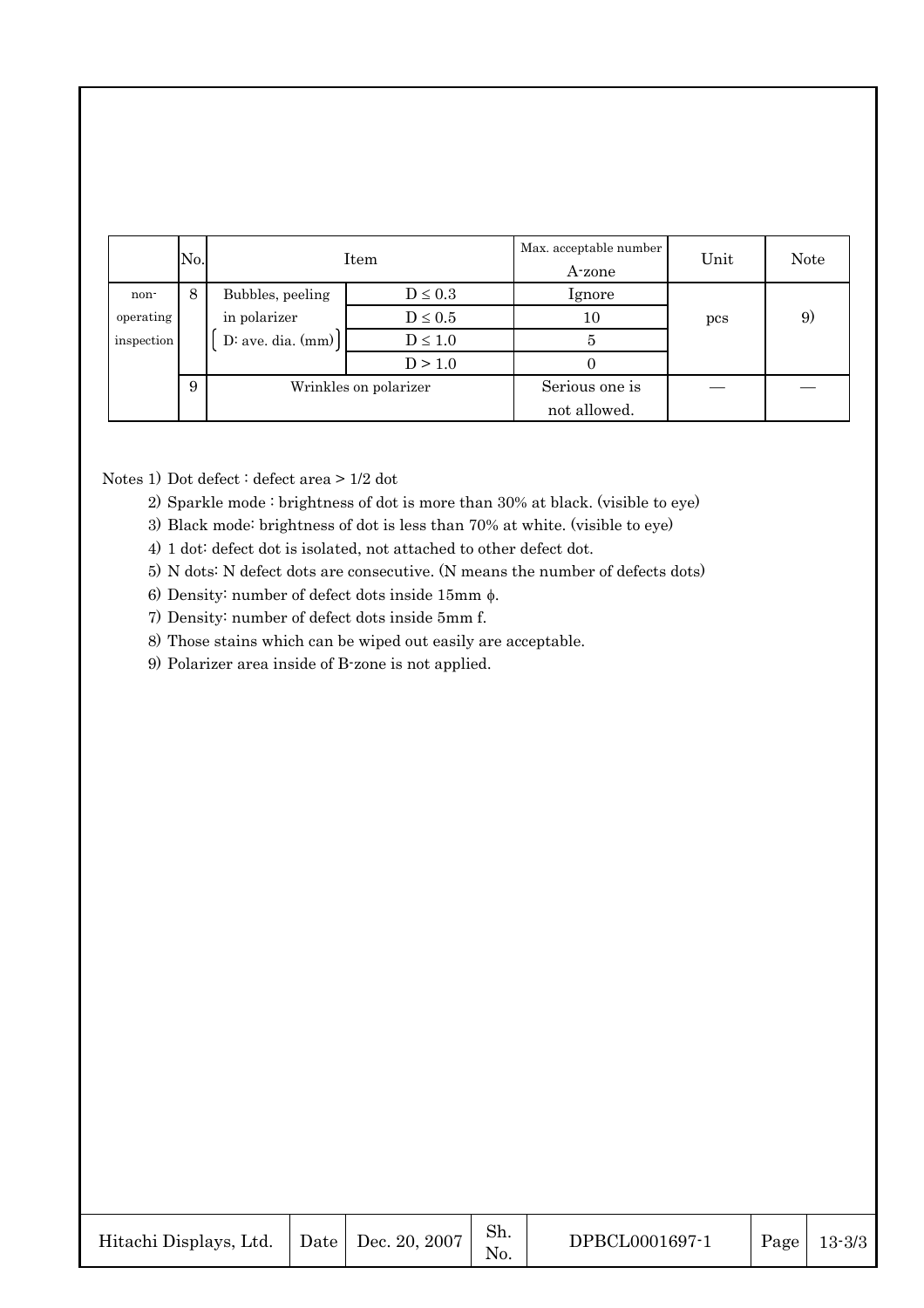## 10. PRECAUTION

Please pay attention to the followings when a TFT module with a back-light unit is used, handled and mounted.

#### 10.1 PRECAUTION TO HANDLING AND MOUNTING

- (1) Applying strong force to a part of the module may cause partial deformation of frame or mold, and cause damage to the display.
- (2) The module should gently and firmly be held by both hands. Never hold by just one hand in order to avoid any internal damage. Never drop or hit the module. Never press the glass surface.
- (3) The module should be installed with mounting holes of a module. Usage style of this product is limited to Landscape mode. If not CCFL life time may become shorter. Screw torque should be within spec.
- (4) Uneven force such as twisted stress should not be applied to a module when a module is mounted on the cover case. The cover case must have sufficient strength so that external force can not be transmitted directly to a module.
- (5) It is recommended to leave about 1mm space between a module and a cover case so that partial force is not applied to a module.



Fig.1 Cross sectional view of a monitor set

- (6) The edge of a cover case should be located inside more than 1mm from the edge of a module front frame.
- (7) For the surface protection purpose, place transparent protection plate. Then this plate should not be touched to LCD active area.
- (8) Materials included acetic acid and chlorine should not be used for a cover case as well as other parts and boards near a module. Acetic acid attacks a polarizer. Chlorine attacks electric circuits due to electro-chemical reaction.
- (9) The polarizer on a TFT cell should carefully be handled due to its softness, and should not be touched, pushed or rubbed with glass, tweezers or anything harder than HB pencil lead. The surface of a polarizer should not be touched and rubbed with bare hand, greasy clothes or dusty clothes.
- (10) The surface of a polarizer should be gently wiped with absorbent cotton, chamois or other soft materials slightly contained petroleum benzene when the surface becomes dirty. Isopropyl alcohol as cleaning chemicals is recommended in order to clean adhesives which fix front/rear polarizers on a TFT cell. Other cleaning chemicals such as acetone, toluene and Normal-hexane should not be used to clean adhesives because they cause chemical damage to a polarizer.
- (11) Saliva or water drops should be immediately wiped off. Otherwise, the portion of a polarizer may be deformed and its color may be faded.
- (12) The module should not be opened or modified. It may not work properly when module is modified. If the module is once opened or modified, warranty of the module becomes invalid and Hitachi doesn't guarantee its quality and reliability.

| Hitachi Displays, Ltd.   Date   Dec. 20, 2007 |  |  | Sh. | DPBCL0001697-1 |  | $\vert$ Page $\vert$ 14-1/4 |
|-----------------------------------------------|--|--|-----|----------------|--|-----------------------------|
|-----------------------------------------------|--|--|-----|----------------|--|-----------------------------|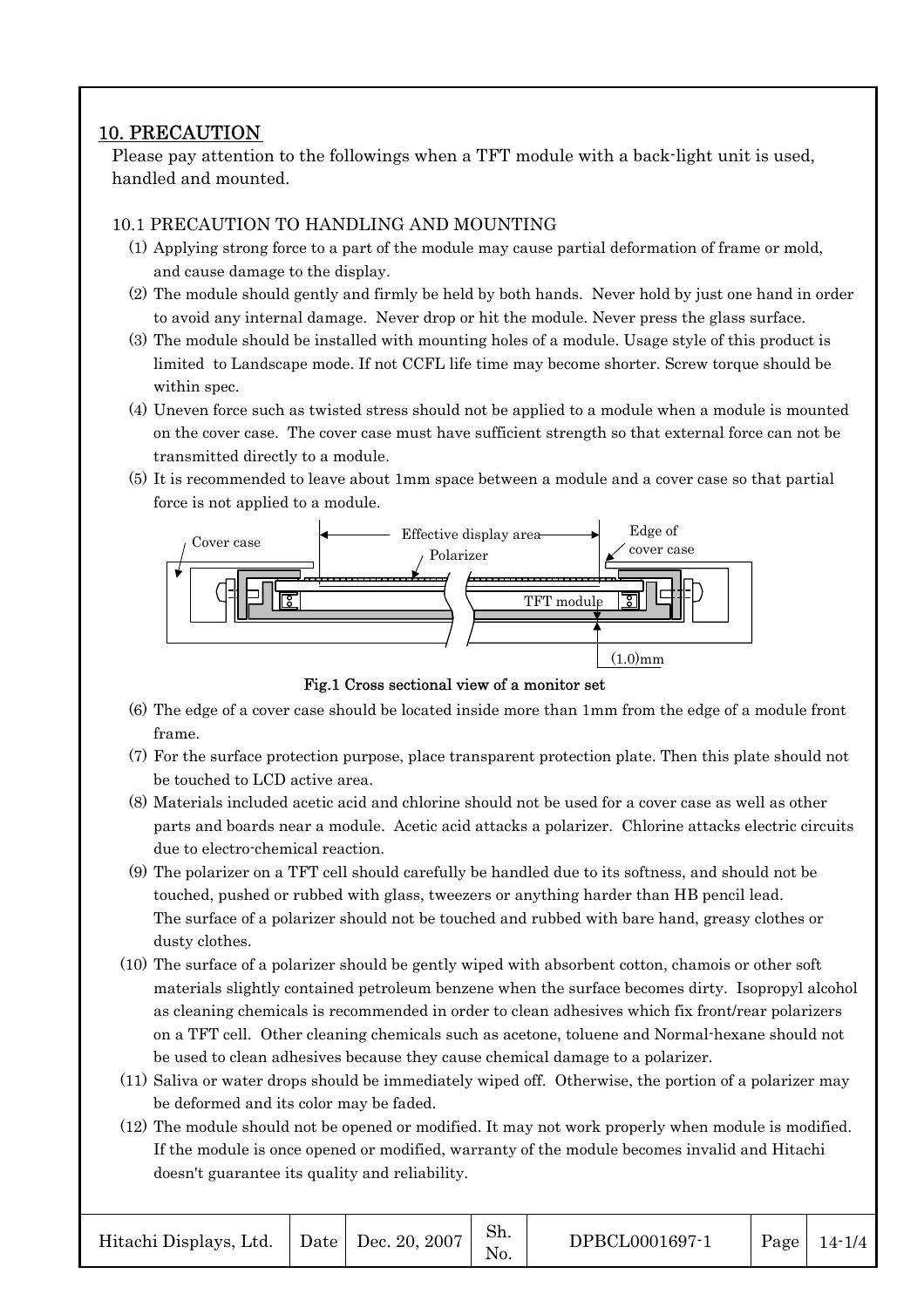- (13) Metal frame of a module should not be handled with bare hand or dirty gloves. Otherwise, color of a metal frame may become dirty during its storage. It is recommended to use clean soft gloves and clean finger stalls when a module is handled at incoming inspection process and production (assembly) process.
- (14) Lamp (CCFL) cables should not be pulled and held.
- (15) During transportation, do not place LCD module at face down or face up. Because strong shock may cause functional failure at above condition.

#### 10.2 PRECAUTION TO OPERATION

- (1) The ambient temperature near the operated module should be satisfied with the absolute maximum ratings. Unless it meets the specifications, sufficient cooling system should be adopted to system.
- (2) The spike noise causes the miss-operation of a module. The level of spike noise should be as follows:  $-200mV \le$  over- and under-shoot of VDD  $\le +200mV$ VDD including over- and under- shoot should be satisfied with the absolute maximum ratings. Ripple voltage of inverter should be within electrical characteristics spec.
- (3) Optical response time, luminance and chromaticity change depend on the temperature of a TFT module. Optical response time becomes longer at lower temperature operation.
- (4) Starting lamp voltage becomes higher under low temperature condition. Also saturation time from power on will become longer.
- (5) Sudden temperature change may cause dew on and/or in the a module. Dew makes damage to a polarizer and/or electrical contacting portion. Dew causes deterioration of display quality.
- (6) Fixed pattern on display for a long time may cause after-image. It will be recovered with time.
- (7) A module has high frequency circuits. Sufficient suppression to electromagnetic interference should be done by system manufacturers. Grounding and shielding methods may be effective to minimize the interference.
- (8) Noise may be heard when a back-light is operated. If necessary, sufficient suppression should be done by system manufacturers.
- (9) The Interface connector should not be connected or removed while a main system works. Otherwise, it may cause functional failure.

#### 10.3 ELECTROSTATIC DISCHARGE CONTROL

- (1) Since a module consists of a TFT cell and electronic circuits with CMOS-ICs, which are very weak to electrostatic discharge, person who is handling a module should be grounded through adequate methods such as a list band. I/F connector pins should not be touched directly with bare hands.
- (2) Protection film for a polarizer on a module should be slowly peeled off so that the electrostatic charge can be minimized.

#### 10.4 PRECAUTION TO STRONG LIGHT EXPOSURE

(1) A module should not be exposed under strong light. Otherwise, characteristics of a polarizer and color filter in a module may be degraded.

| Hitachi Displays, Ltd. |  | Date   Dec. 20, 2007 | Sh.<br>N0. | DPBCL0001697-1 | Page | $14 - 2/4$ |
|------------------------|--|----------------------|------------|----------------|------|------------|
|------------------------|--|----------------------|------------|----------------|------|------------|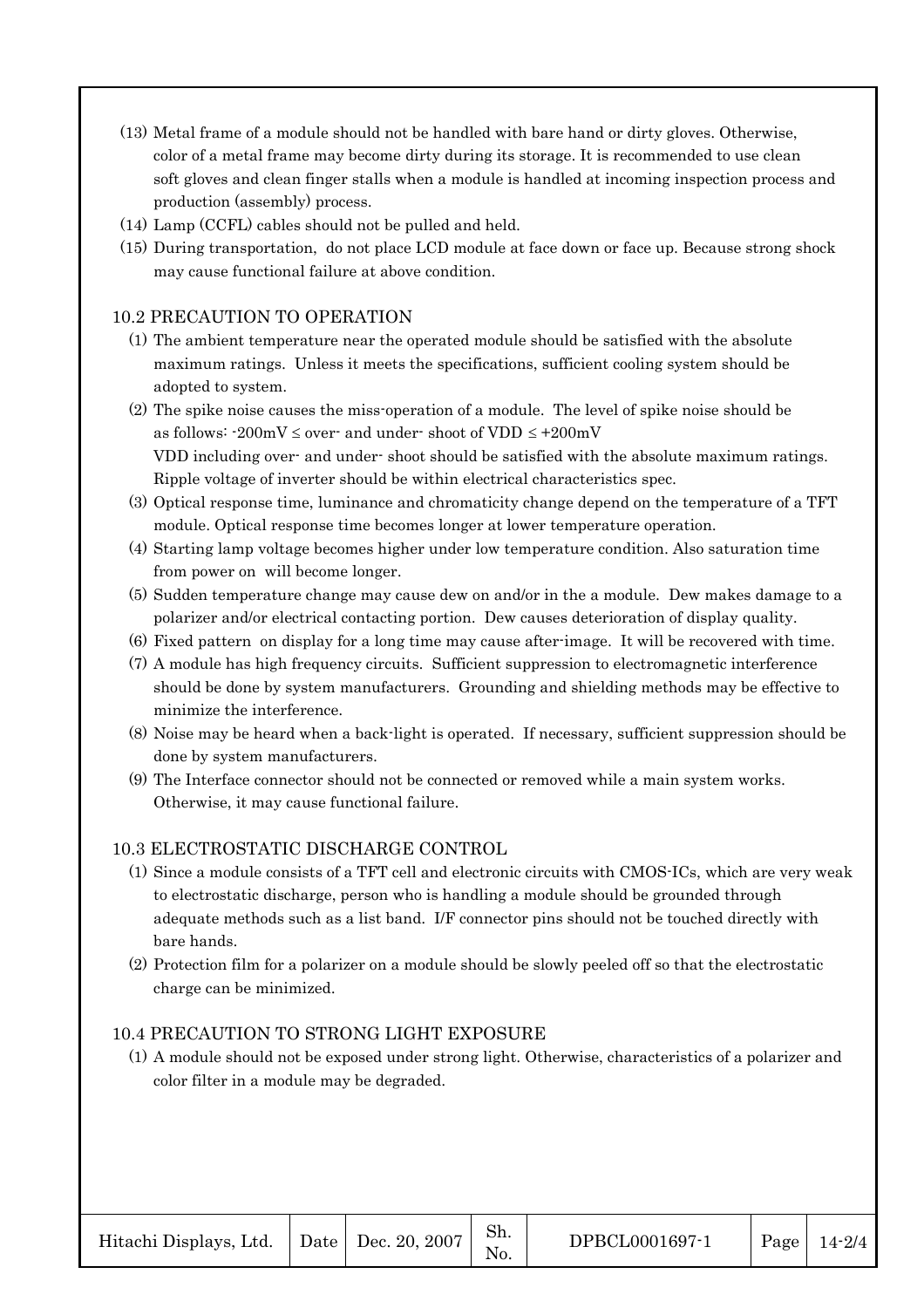#### 10.5 PRECAUTION OF STORAGE, PACKAGE AND TRANSPORTATION

- When modules such as service purposes, are stored for a long time, following precautions should be taken care of :
- (1) Modules should be stored in a dark place. It is prohibited to apply sunlight or fluorescent light during storage. Modules should be stored at 5 to 35°C at normal humidity (60%RH or less).
- (2) The surface of polarizer should not come in contact with any other object. It is recommended that modules should be stored in the Hitachi's shipping box.

#### 10.6 PRECAUTION OF HANDLING PROTECTION FILM

- (1) The protection film for polarizer should be pealed off slowly and carefully by person who is electrically grounded with adequate methods such as a list band. Besides, ionized air should be blown over during peeling action. Dusts on a polarizer should be blown off by an ionized nitrogen gun and so on.
- (2) The protection film should be peeling off without rubbing it to the polarizer. Because, if the film is rubbed together with the polarizer, since the film is attached to the polarizer with a small amount of adhesive, the adhesive may remain on a polarizer.
- (3) LCD module should not be stored at high temperature or high humidity condition. Because if protection film and polarizer film are attached long time Mura (non-uniformity) may occur.
- (4) Stain can be removed easily with Isopropyl alcohol. Stain or its vestige on the polarizer should be wiped off with absorbent cotton or other soft materials such as chamois slightly contained Isopropyl alcohol.

#### 10.7 SAFETY

- (1) Since a TFT cell and lamps are made of glass, handling of the broken module should be taken care sufficiently in order not to be injured.
	- Hands should be washed sufficiently when liquid crystal material is attached to hands.
- (2) The module should not be disassembled during operation so that back-light drives by high voltage.
- (3) Inverter for driving CCFL should have over current/voltage detect circuit in case back-light failure happens. Also protection circuit should be verified on system side.

#### 10.8 ENVIRONMENTAL PROTECTION

- (1) The TFT module contains cold cathode fluorescent lamps. Please follow local ordinance or regulations for its disposal.
- (2) Flexible circuits board and printed circuits board used in a module contain small amount of lead. Please follow local ordinance or regulations for its disposal.

#### 10.9 USE RESTRICTIONS AND LIMITATIONS

- (1) This product is not authorized for use in life support devices or systems, military applications or other applications which pose a significant risk of personal injury.
- (2) In no event shall Hitachi Displays, Ltd., be liable for any incidental, indirect or consequential damages in connection with the installation or use of this product, even if informed of the possibility thereof in advance. These limitations apply to all causes of action in the aggregate, including without limitation breach of contact, breach of warranty, negligence, strict liability, misrepresentation and other torts.

| Hitachi Displays, Ltd.   Date   Dec. 20, 2007 |  |  | Sh. | DPBCL0001697-1 | Page | $14 - 3/4$ |
|-----------------------------------------------|--|--|-----|----------------|------|------------|
|-----------------------------------------------|--|--|-----|----------------|------|------------|